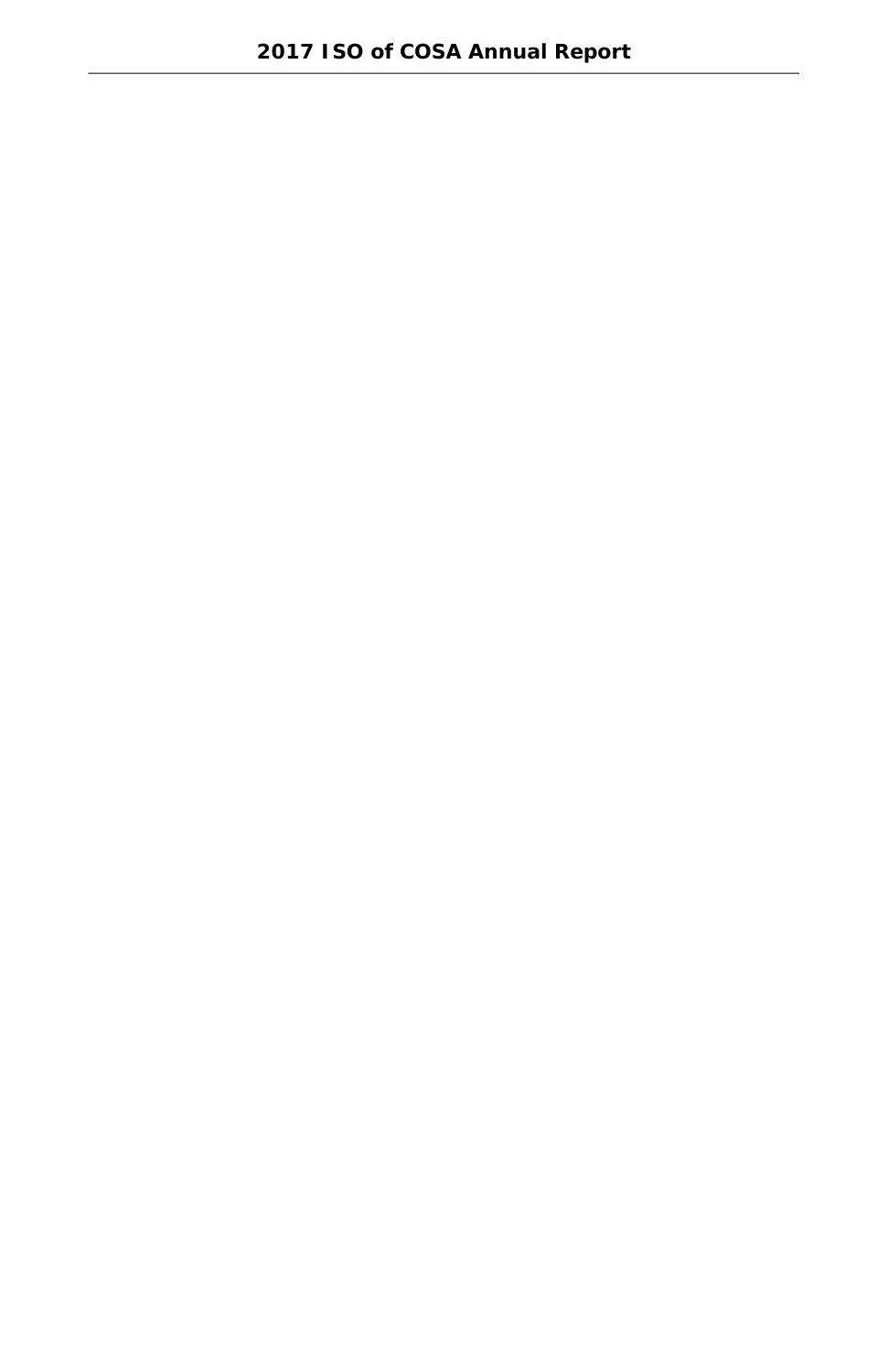#### **Letter from the International Service Organization of COSA Board Chair**

Hello COSA delegates and registered COSA meetings,

I know you've got other stuff going on in your life. It's amazing that you've taken time out to participate in the work of the ISO of COSA.

Thank you. I appreciate you.

This annual report details the work of this fellowship. It's a lot to get through. A small group of people get a lot done.

Among them are our board members: Beth, Eric, Joey, Sandy, Sara, and Wendy. Please join me in thanking them for their service.

Beyond that are the people who serve on our committees and volunteers who answer our voicemail and email; people who took time to mentor a new meeting or sent in a donation; those who served as delegates, and those who wrote in to ask the ISO for help or to make a change.

All of those people may not know each other, but they are linked in this special and strange way. We are all in this club that no one wants to qualify for. Those who stepped up this year were all newcomers once. They faced a foreign and disturbing difficulty in their lives and turned it into an opportunity to help themselves and others.

Let's revel in all that we give to one another.

Emily G. International Service Organization of COSA Board Chair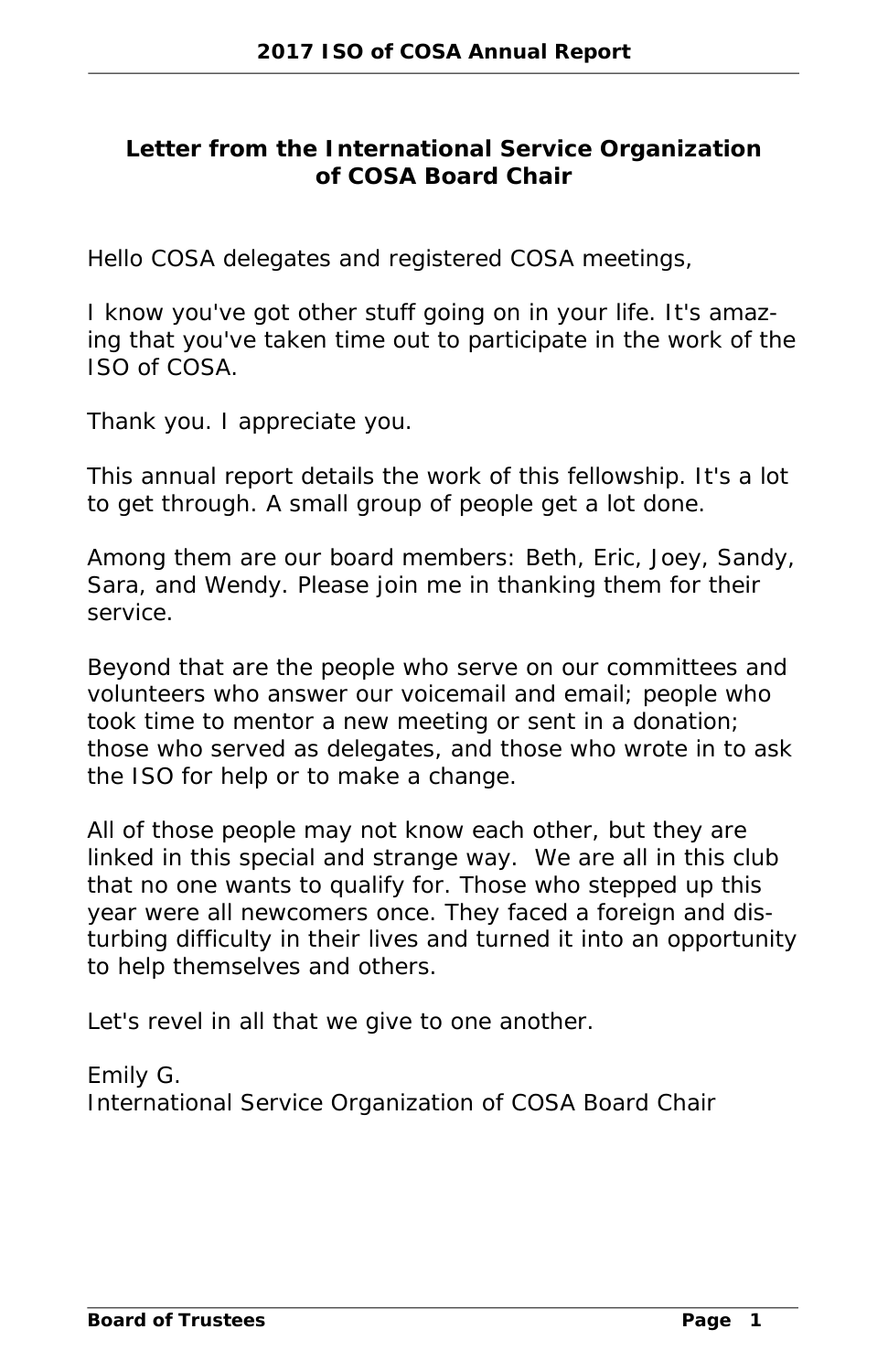**2016-2017 International Service Organization of COSA Board of Trustees and their Committee Service Roles**

Beth H., Mesa, AZ ISO Board Member, Literature Committee Chair, Board Contact for Delegate Liaison

Emily G., El Sobrante, CA ISO Board Member, ISO Chair, Supervisor to ISO Central Office Manager, Nominating Committee Member, Budget and Finance Committee Member

Eric C., Tucson, AZ ISO Board Member, ISO Secretary (May through December)

Joey Z., Oviedo, FL ISO Board Member, Convention Committee Chair, Technology Committee Member

Sandy S., Laguna Hills, CA ISO Board Member, ISO Vice Chair, Nominating Committee Chair, ISO Secretary (December through May)

Sara P., Tucson, AZ ISO Board Member, Technology Committee Chair, Convention Committee Member, Nominating Committee Member

Trish H., Tucson, AZ ISO Board Member (May through November)

Wendy W., Tucson, AZ ISO Board Member, ISO Treasurer, Nominating Committee Member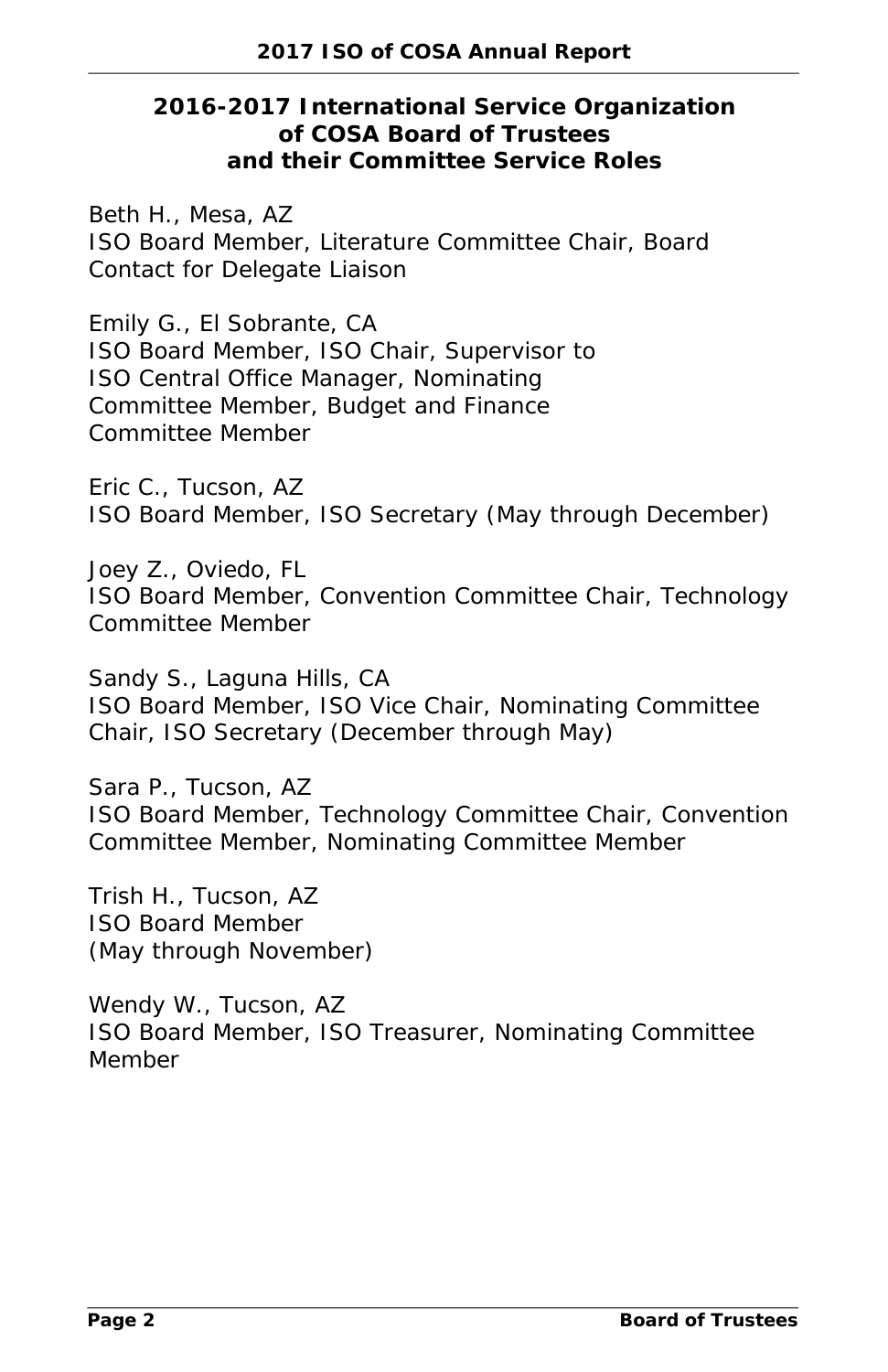#### **International Service Organization of COSA Board of Trustees Overview of Board Activities Annual Report 2017**

The International Service Organization has been hard at work for you. Here's what we've done this service year.

#### **Commonly-used Meeting Reading**

After several years of work, we have received permission to use the reading formerly known as the Unity Prayer. Another fellowship, Overeaters Anonymous (OA), owns that reading. They have graciously agreed to allow us to put this reading on our website, in our meeting guide, and in other published materials. The author of the reading did not consider it a "prayer" and so the former title was not appropriate. OA calls it the The OA Promise", a name that wouldn't work for use in COSA. So we agreed to call it by the first line of the reading: "I Put My Hand in Yours..."

If you use this reading in your meetings, we encourage you to use the updated version with the proper title and attribution. You'll find this here: [http://cosa-recovery.org/](http://cosa-recovery.org/otherprayersandreadings.html) [otherprayersandreadings.html](http://cosa-recovery.org/otherprayersandreadings.html)

#### **Literature Sales**

The board decided to continue offering discounted shipping for international orders. We charge a domestic rate to encourage the growth of our fellowship. This discount cost the ISO \$108 in 2016, supporting the shipment of 37 orders. That being said, we saw lower literature sales in the previous fiscal year. We responded by reaching out to groups in an email to remind them of the literature available. We have booklets on working each of the Twelve Steps, plus lots of other booklets. Sponsorship, Triggers, and Sobriety are among the topics covered. We also heard from one group that they were waiting to replenish their literature supply until the basic text is published. While the basic text is in progress, it is years away from publication due to the intricate process of allowing the fellowship to review and approve the chapters as they are written. Even after it is published, the basic text will not take the place of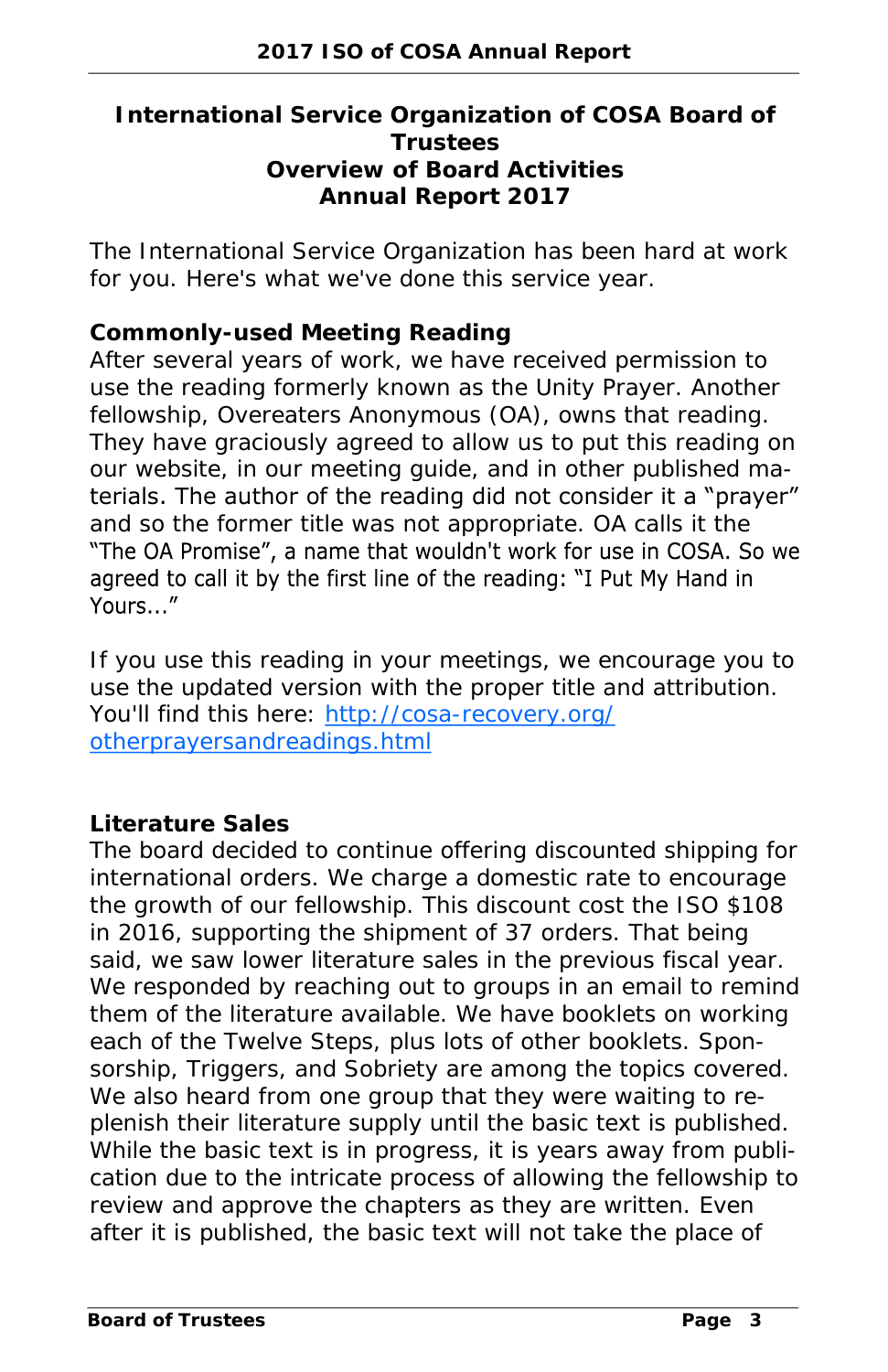our existing brochures. If your group is out of literature, don't wait to reorder

Another factor in lower literature sales was the moratorium on the development of new literature while the basic text is being drafted. No new literature is currently being released.

#### **Donations**

In response to a request from a member, we added a thermometer to the front page of our website to help our members clearly see the ISO's financial needs and get a good sense of the current amount needed to reach our fundraising goal for the year.

We are also looking at how to set up a Planned Giving program.

In November, a review of our Seventh Tradition receipts revealed that only 22% of our face-to-face meetings had made a Seventh Tradition contribution to the International Service Organization of COSA in 2016. In response, we are reaching out to those groups who gave to thank them. We are also reaching out to those that didn't to make sure they know the ISO relies on contributions from groups and individuals to keep up the work of COSA. When reaching out in this way, we are asking people to update their meeting information.

#### **Meeting Database**

The traditional annual meeting registration update has been missed due to a protracted period between trusted servants in this role. The ISO struggled with the limits of the current software that houses the information. We looked into putting it in the cloud but that was not feasible given the features of the online version of the software. This caused delays, which led to volunteers becoming unavailable. We now have a trusted servant in place who has been trained. This staffing is a welcome relief after a year in flux.

#### **Medallions**

We are in the middle of a research project on whether to continue supplying medallions in their current form; right now, they are made in bronze. There are other options, including aluminum and plastic. We are looking at pricing and quality.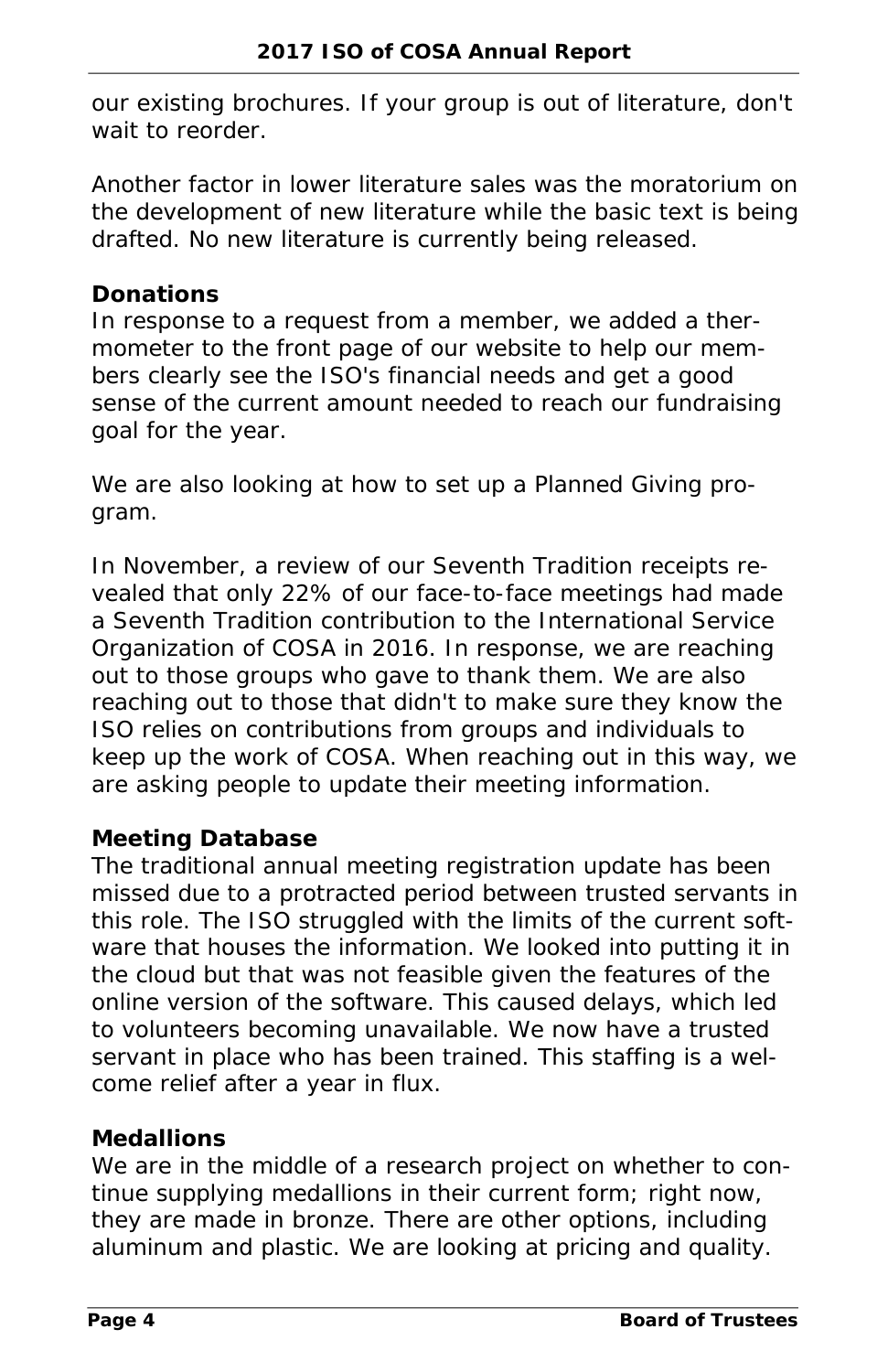#### **Meetings**

Meetings can now find their meeting number next to their meeting listing on the website. Please use your meeting number when updating meeting information and when sending in a Seventh Tradition donation from your group. In response to a local meeting's request for clarity on the definition of open and closed meetings, we added these explanations to each meeting listing page:

*Open Group: These meetings are open to anyone interested in finding out about COSA. They can attend whether or not their lives have been affected by compulsive sexual behavior.*

*Closed Group: Meetings open only to those who identify themselves as a COSA, meaning their lives have been affected by compulsive sexual behavior.*

#### **Delegate Business Form**

We revised the form that delegates use to submit business items. It now provides more detailed instructions about how to fill out the form, and more detailed questions about the changes delegates are seeking.

#### **Circles of Support and Accountability**

We have been contacted by at least three separate groups associated with Circles of Support and Accountability who thought we were associated with their group. Circles of Support and Accountability uses the acronym COSA. They are groups of volunteers with professional supervision who support sex offenders with the help of professional supervision. Their aim is to help the sex offenders as they reintegrate into society after their release from incarceration. There are groups in the United States, Canada, and in the European Union. Our COSA name is trademarked in the United States but wouldn't have any standing outside the US. Many "Circles" groups get federal and state funding.

We have repeatedly reached out to one of the Circles of Support and Accountability groups to work together to differentiate ourselves (this was before we realized how widespread it is). We had one response saying they would get back to us and they haven't, even after following up again.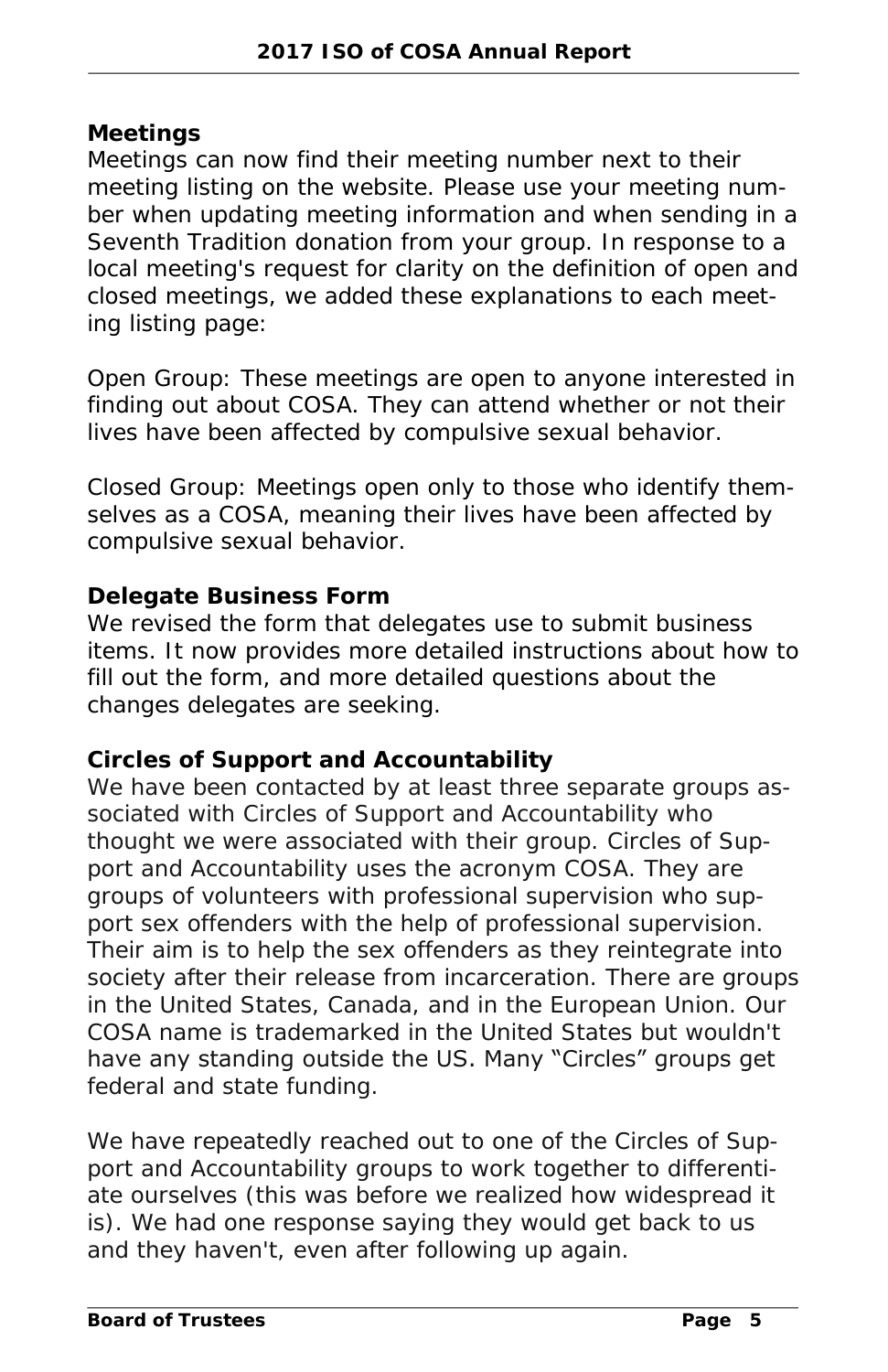To differentiate ourselves, the board decided to put wording on our website to clarify we are not associated with Circles of Support and Accountability.

#### **Weekly Meditation Emails**

In response to a request from a COSA member, we are now providing more specific subject lines for weekly meditations so they are more searchable when people want to refer back to them. Also, in response to a query from a COSA member, we have added a line to the meditation email, letting people know the writings, which all come from the *Balance*, are the opinion of the person who wrote them, and may not necessarily represent the views of the ISO of COSA. We are also inserting notifications in meditations on Steps, to let people know there is a booklet available for purchase on that Step.

#### **Convention Recordings**

We are now offering a 20% discount when you purchase a set of MP3 recordings featuring all of the speakers and workshops from a given convention. In addition, we added detailed instructions on how to download the MP3s to your smart phone. Some of our older convention recordings are on cassette tape. These MP3s allow members to have access to the valuable recovery content of the conventions even if they can't attend in person. We are putting money in next year's budget to have the remainder of these transferred to MP3s.

#### **The COSA Meeting Guide**

In response to concerns from a few groups, we are proposing the addition of the following paragraph to *The COSA Meeting Guide*, in regard to confidentiality. It will be considered at the 2017 Annual Delegate Meeting.

#### "Though COSAs are asked not to repeat what others share at

meetings, it is important to remember that sponsors and meeting members are not bound to, or protected by, a legal confidentiality agreement, as a lawyer might be. Sadly, due to the ways in which some COSAs are affected by certain sexually compulsive behaviors, members may find themselves in ambiguous territory. In matters where threats of suicide or intimations of ongoing child abuse are present, a COSA mem-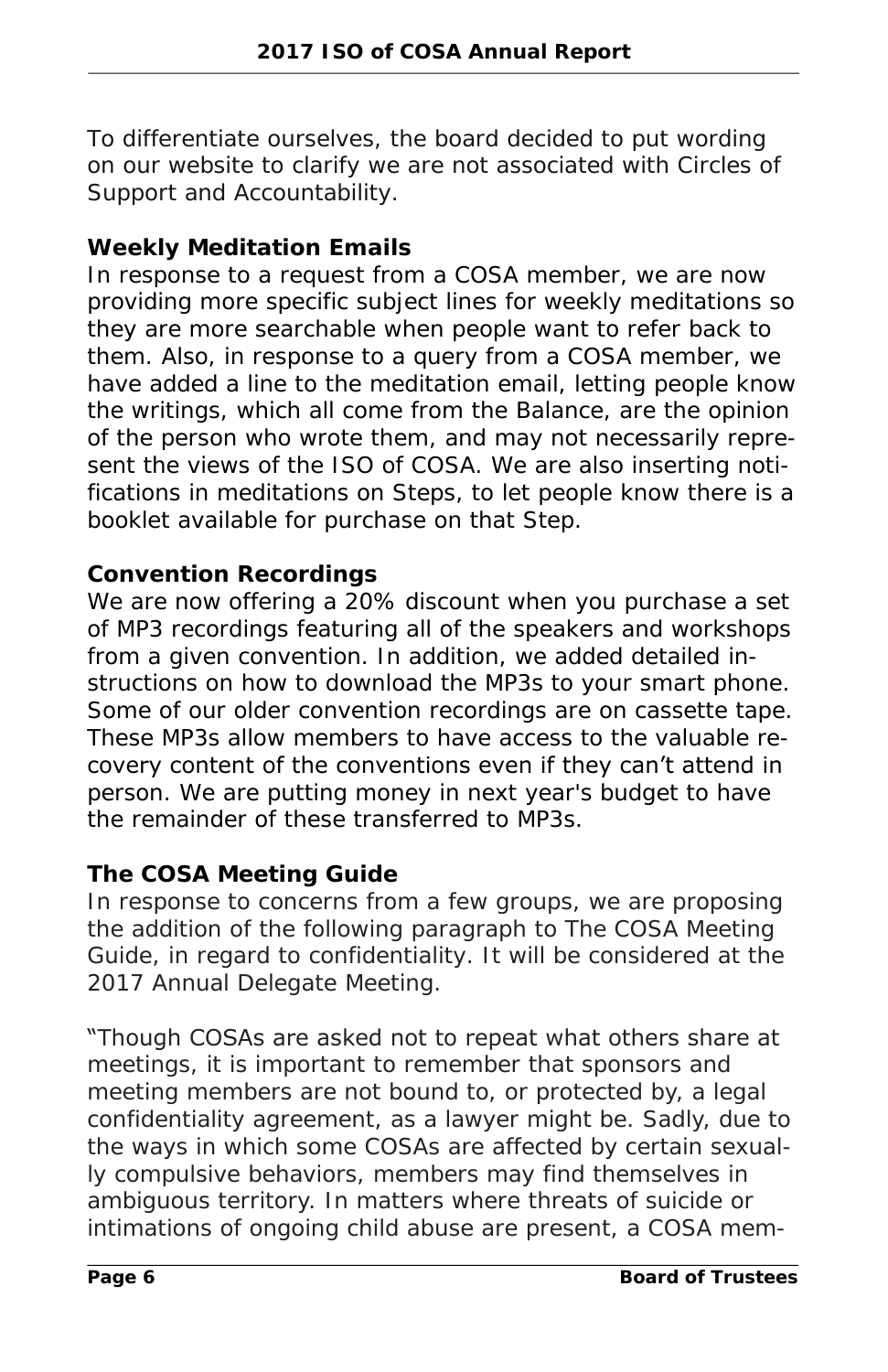ber may feel personally or morally compelled to contact authorities even if she or he is not required by law to do so. Individual members are encouraged to consider this reality when sharing in their meetings and with sponsors. Groups may want to add something to their meeting scripts letting newcomers know the concept of confidentiality may have its limitations among COSA members."

Delegates will also consider adding the following questions to the meeting inventory found in the meeting guide. They were approved by the board.

#### *"Is our group following a Seventh Tradition and sup-*

*porting our meeting group well? Do we also donate to the ISO of COSA who provides our materials, support, etc.?"*

This is in response to the discovery that many groups are not making regular contributions to the ISO of COSA.

#### **Board Members**

We had one board member resign in November, 2016. We were left with seven board members, the minimum number our bylaws require. We did not seek to replace the board member, as she was a member-at-large. We also had our Secretary step down from that service position in December for reasons related to his health. That person was able to continue on the board. Our Vice Chair stepped up to fill the open position, doing double duty.

In all, the board has created 147 action items since May of 2016, and completed a good chunk of them as of the writing of this report in mid-March.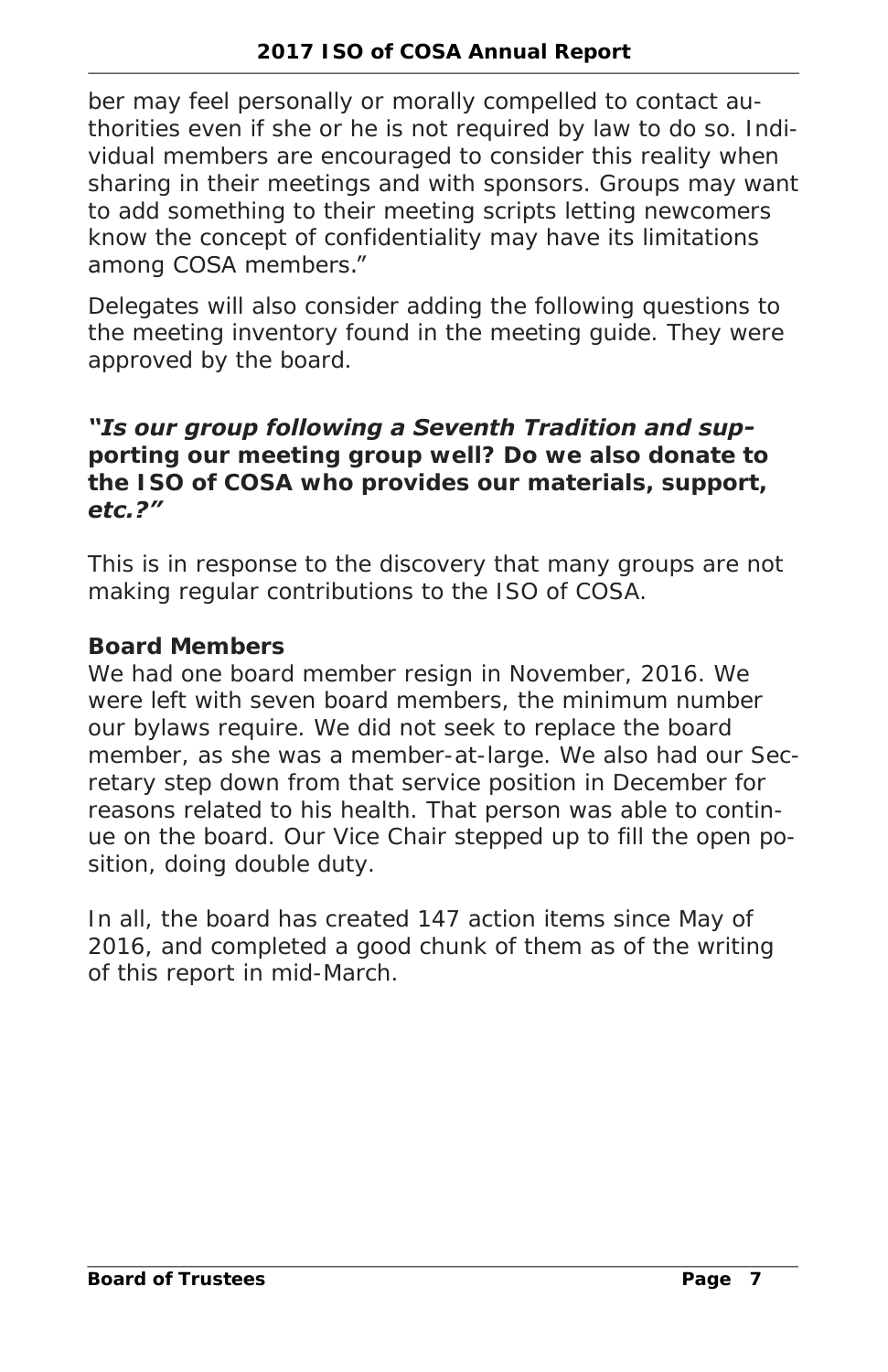#### **International Service Organization of COSA Board Committee Reports**

**Budget and Finance Committee Annual Report 2017**

The Budget and Finance (B&F) Committee established the following goals at the beginning of this service year: identify streamlined processes for finances at the convention and assess the viability of both PayPal and Authorize.net for recurring donations.

Budget and Finance had four working group teleconferences with a focus of starting to implement processes for online record keeping.

Our vision for the 2017-2018 service year is to continue with our thorough review of money transfer systems and establish a system for online record keeping. In order to fulfill our vision, we need to obtain active members who are interested in the following positions: Quick-Books specialist, budget specialist to facilitate annual budgeting process, and monthly account reconciler.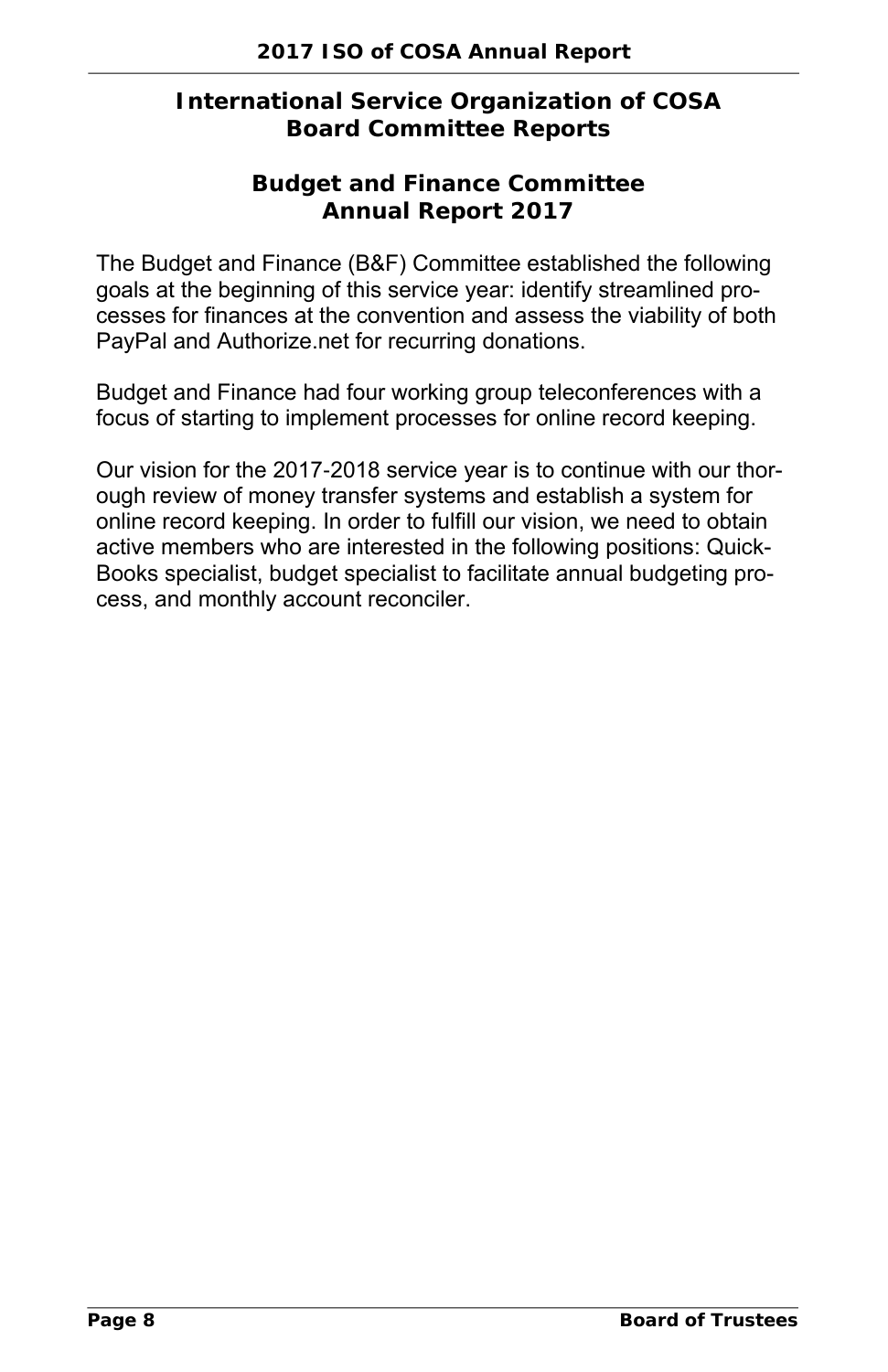**Convention Committee Annual Report 2017**

At the beginning of the service year, the Convention Committee determined two important tasks to work towards this year. Our number one task was to plan a great recovery-centered convention for Orlando. The other task we hoped to accomplish was to negotiate the hotel contract for the 2018 convention.

The Orlando Convention Committee kicked off the year on Memorial Day, 2016, as last year's convention was ending. We met to discuss the Chicago convention and get feedback and suggestions for ways to improve the convention experience in Orlando. We compiled this information with the submitted comment forms and we created a document named *Chicago Concerns and Orlando Opportunities*. The first half of the year was focused on building the committee by adding new members as well as developing our relationships within the committee. The committee had a good mix of returning members as well as first-time members. There were committee members that had been to multiple conventions as well those members whose first convention was in Chicago and even an Orlando committee member that has never been to a COSA convention. As the year proceeded, we developed a document with critical deadlines related to registration and the program. These dates were related to fellowship emails being sent to announce the availability of convention registration and requests for workshop submissions and speaker nominations. We also determined end dates for the various registration fees and program submissions. During the second half of the year we focused on the 11 convention committee subcommittees. For those subcommittee chairs that were new to the committee, we connected them with COSA members who had performed this service position in the past. Returning committee members shared their experience and helped nurture the newer committee members. And as we started pulling the Orlando program together, we got to see how all the subcommittees fit together in the big picture. And finally, we reviewed the *Chicago Concerns and Orlando Opportunities* document to make sure we were not missing any opportunities in Orlando!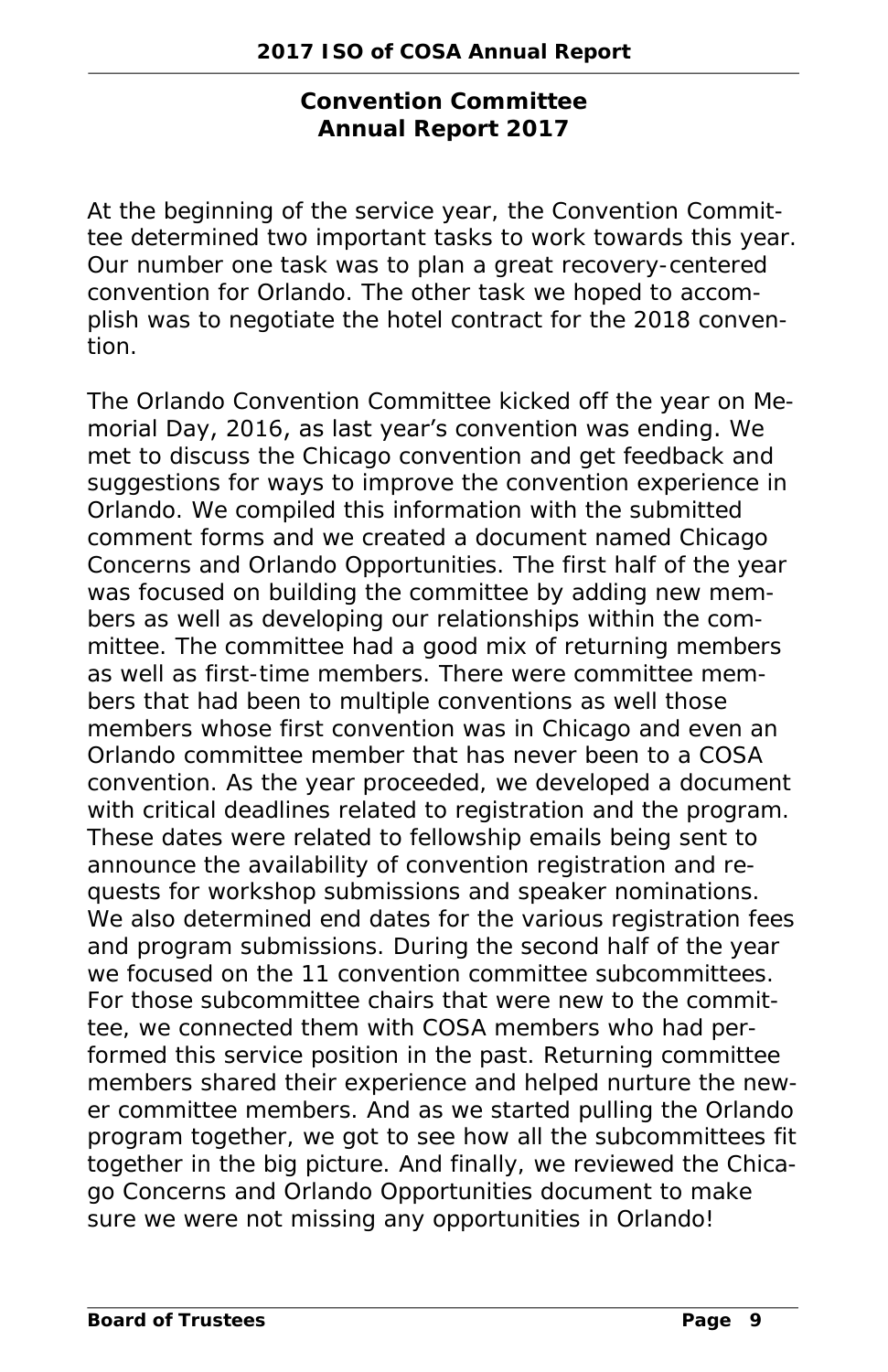The other task was to negotiate the Bay Area 2018 convention hotel. As in past years, our plans were to have our convention in the same hotel as Sex Addicts Anonymous. The hotel being used by the other fellowship would have been the same hotel that we contracted for our 2009 convention in Oakland, California. We started negotiating with the hotel and right off the bat we saw that this was going to be an extremely expensive convention. As we crunched the numbers we saw that to break even, we would have to charge a good deal more than we charged for this year's registration. And the food and beverage requirements in that contract were more than any prior convention hotel contract we had ever signed. The prospect of either losing a good amount of money and/or pricing the convention out of reach of our fellowship was a real possibility. The Convention Committee chair met with members of the ISO board to discuss our options. We located a smaller hotel, The Washington Inn, which is near the hotel we were originally negotiating with. We contacted the manager of this other hotel to see if there was space in their boutique hotel for the COSA Convention. We asked a local COSA visit the hotel to see if she thought it might work. She reported back that she thought it would work for us quite well. She described it as "COSA cozy". We were able to negotiate a very good contract with the new hotel!

We accomplished these tasks by meeting monthly, and even biweekly, during the last two months leading up to the convention. There were 19 active members on the Orlando Convention Committee over the course of the year. We had 13 meetings and 21 members.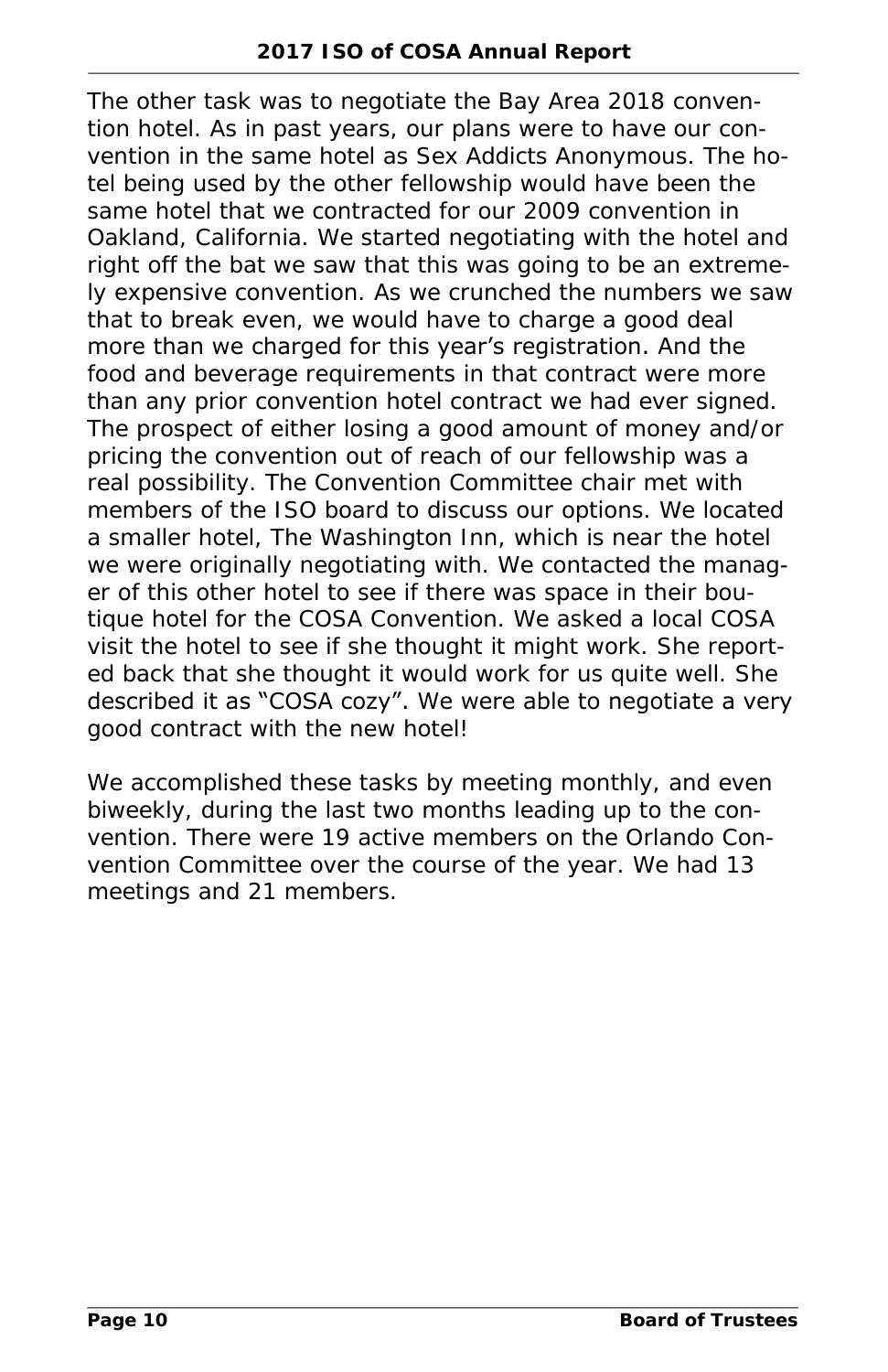#### **Literature Committee Annual Report 2017**

One of our main goals this service year was to continue the development of the COSA basic text. Completing the planned chapters of the book has been a key focus for the Literature in Development team, as well as increasing fellowship awareness of and involvement with this critical work.

Specifically, the Literature in Development team sent out surveys to the fellowship this year regarding Steps Five through Nine, requesting their input and recommendations before writing was started. With a new schedule for the basic text, we decided to move forward with a draft of Step Five only, which was completed and released to the fellowship in November, 2016, for the 90-day feedback period. We incorporated all the feedback received, and will be sending it to the fellowship for their review, comments, and vote at the May, 2017, Annual Delegate Meeting. This will be added to the completed sections which are the Introduction to the Steps and Steps One through Four.

Additional goals of the Literature Committee have been to improve communication on the basic text development which has been accomplished through use of the website, Fellowship Emails, and the *Balance*.

Several other important goals of the committee have been to seek volunteers to support all subcommittees (Literature in Development, Expedited Review, and the Balance Team). We've had several new members this year bringing great insight and skills to each subcommittee.

We had 15 members on the Literature Committee during the 2016-2017 service year; we were a strong and diverse team supporting one another and the fellowship. We sought new members for Editing, Expedited Review, Literature in Development, and Balance Team roles this year. We successfully filled many roles. We recently had several members step down from the committee yet our current team continues to be able to cover each role. We continue to seek volunteers within the committee to shadow others as a way to help share knowledge and cross-train (such as Balance Coordinator and Expedited Re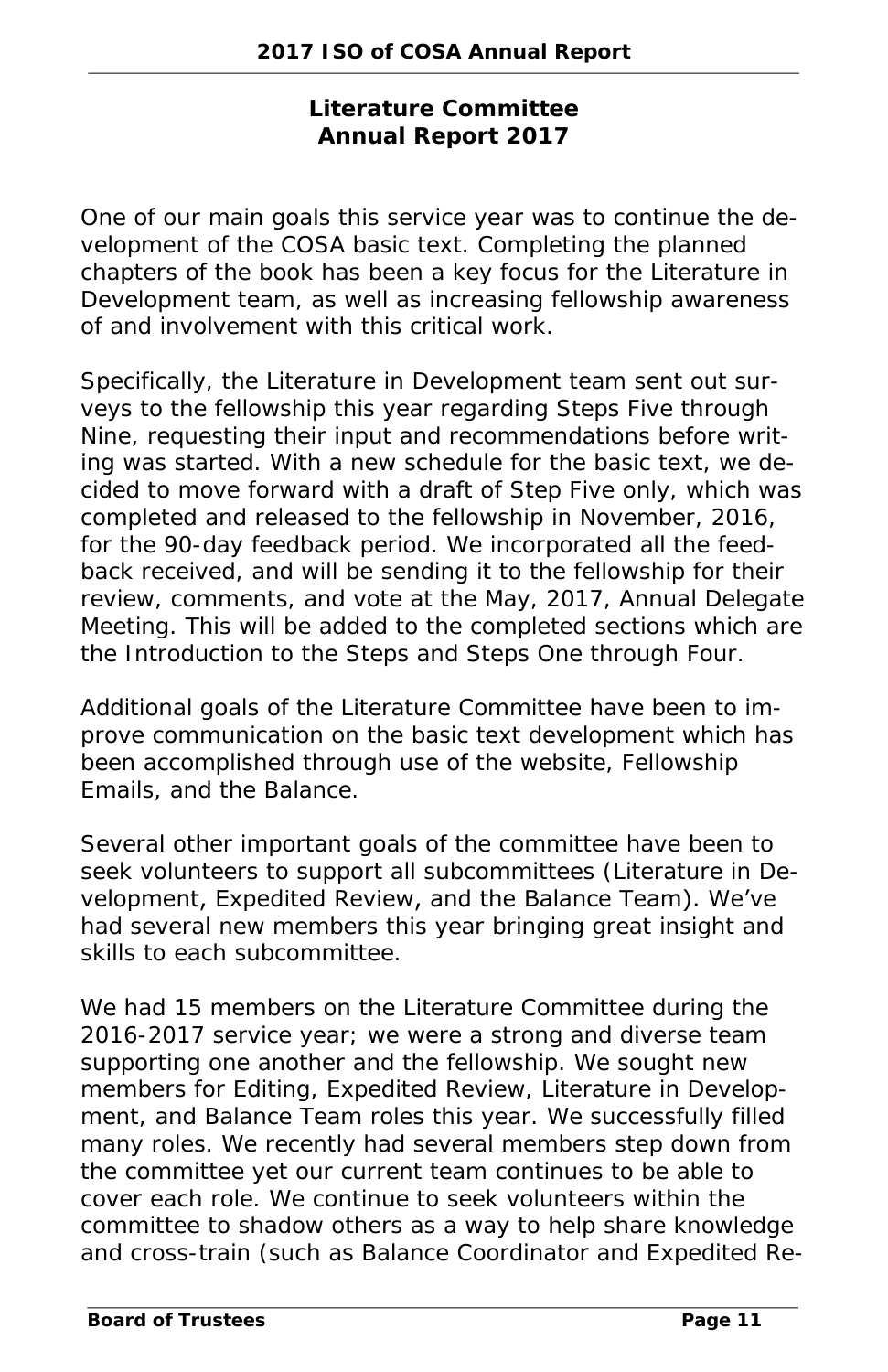view shadowing currently in progress).

Each new member received training and mentoring. The committee worked to ensure critical positions were always supported well by the team as a whole.

In the 2016-2017 service year we held seven Literature Committee meetings. We typically plan on monthly meetings with a few exceptions that are agreed upon by the committee (December and May). A majority of committee members attended regularly, addressing agenda items and completing tasks. As a group, we stayed in touch via subcommittee meetings (Literature in Development) or email to share status updates (Expedited Review and the Balance Team). The team members are very engaged in supporting each other well in every meeting.

The Literature Committee had sixteen action items this year. Three are ongoing items, such as recruiting, creating shadowing roles, and providing editing awareness to the team. Two items, sharing Tradition studies in upcoming meetings, remain open and the remaining items have been completed or closed.

This year the Literature committee provided thirteen articles for the *Balance*. Our team continually submits articles for the *Balance* to keep the fellowship aware of the basic text, an important topic we share often in emails or when the *Balance* is produced. We always hope to use shares from the fellowship first; at times the team is asked to share their own personal experience when an article is needed. We are grateful to have committee members that are more than willing to write and share their perspectives.

Our accomplishments this year included producing a fellowship survey for Steps Five through Nine as a means of collecting feedback and comments for use in future chapters of the basic text. We then released a draft of the Step Five chapter in November, with the final draft being completed in March. We revised the basic text schedule to reflect a better long-range plan for upcoming chapters.

An important accomplishment was revising the way the Literature in Development team approaches the basic text. The co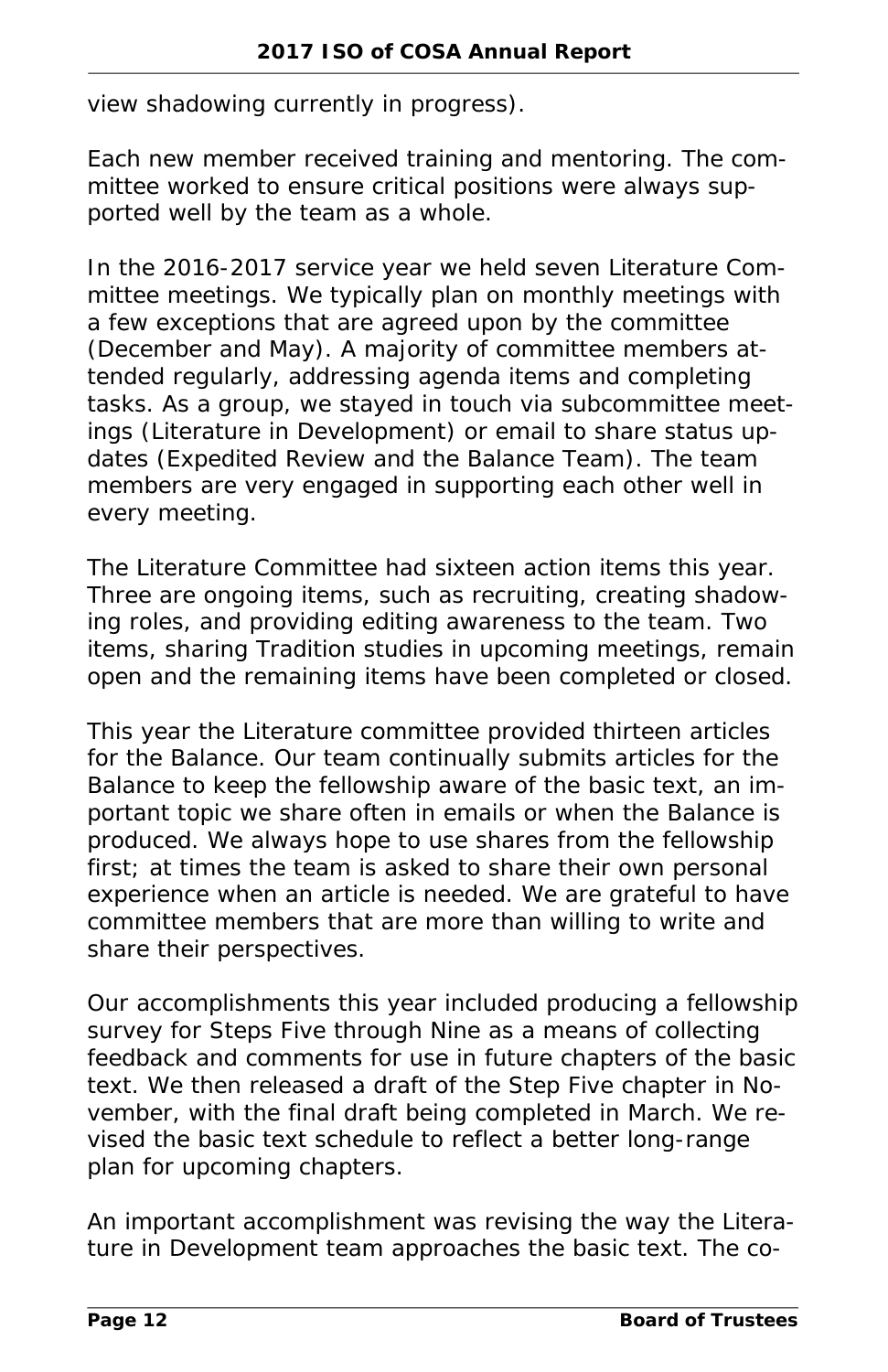ordinator worked with the team to create survey questions prior to every chapter being written. The goal was to allow two opportunities for the fellowship to weigh in on writing and provide input (during the survey and during the draft review period). The Literature in Development team also committed to keeping the fellowship updated on the status of the basic text via email and *Balance* articles.

We completed staffing of several positions in 2016 (Layout & Design, Lit in Development admin/secretary, Editors, Expedited Review, and Balance Coordinator). We gained a wealth of knowledge and skills with our new members.

Three new editors joined in early 2016 and are helping on the *Balance* and the basic text. We now have a total of five editors who share the workload and allow us to meet critical deadlines. Training plans were improved this year but it can take many months for each person to get comfortable and familiar with the writing guidelines, processes, and roles of other members. New editors were able to step in quickly and helped support monthly reviews of articles.

Also the chair was in a new role in early 2016, working to become familiar with what was expected, and then joining the board in May.

Expedited Review (ER) had three new members in early 2016, rounding out the group to four. Again, an accomplishment was training the new ER staff, working with them to understand editing needs and critical turnaround time frames for this group. The ER team edits every fellowship email as well as board- and convention-related articles which require quick turnaround. This team also actively reviews the COSA website, making recommendations for improvement. Two of the new ER members were eventually reassigned elsewhere so the team now consists of two dedicated members.

The Balance Team filled the Layout & Design role, which pulls together all the edited articles and prepares the *Balance* editions for release every other month. Little training occurred as the new team member had a background in layout and design, which created a smooth transition. We met our deadlines with the *Balance* most months, with just a few weeks of delay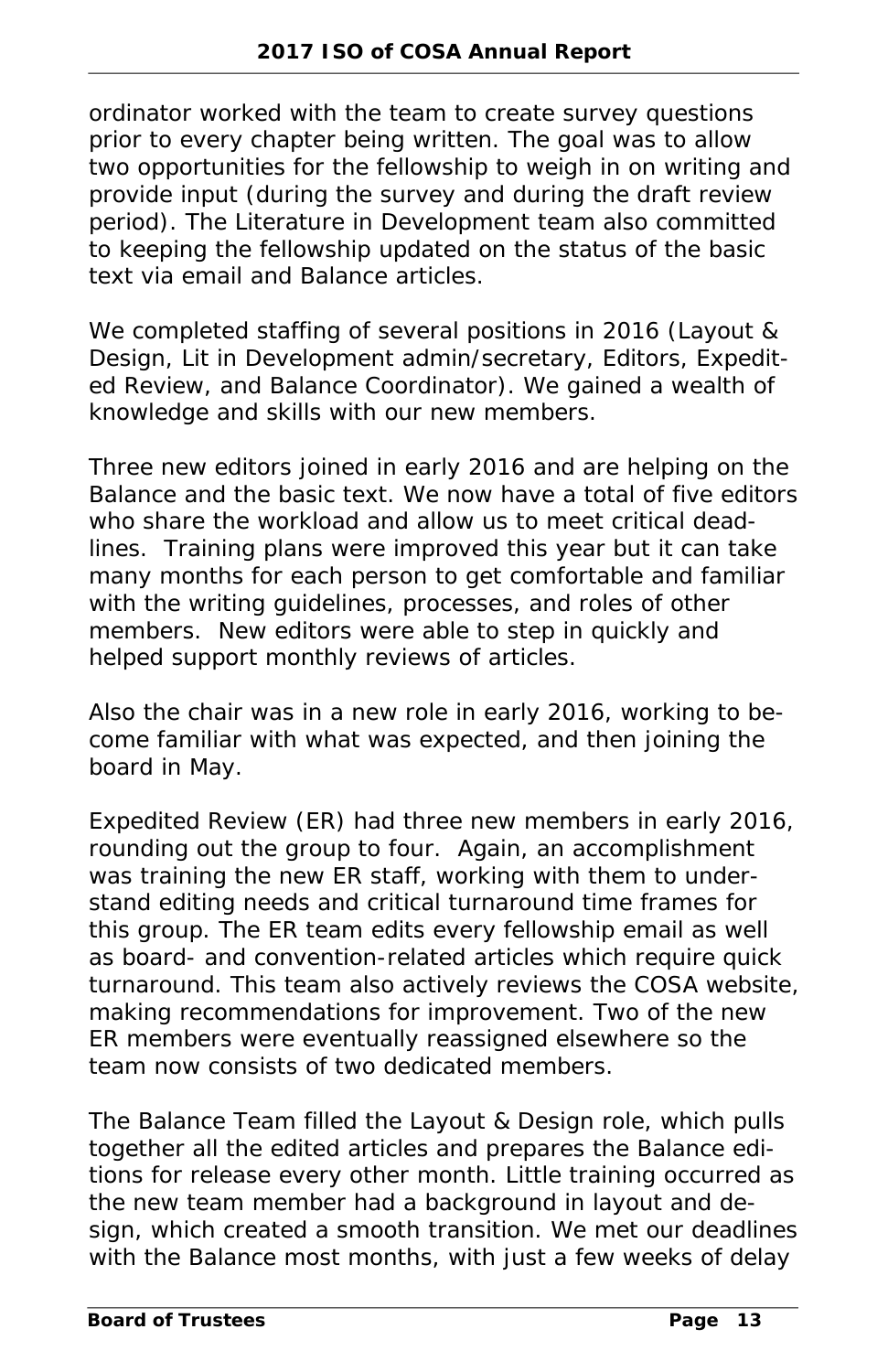for some issues. In early 2017, the Balance Team received a volunteer to shadow the Balance Coordinator.

We did not however complete all goals this year. We had hoped to complete a *Balance* survey, asking for fellowship input on how to make the *Balance* more relevant, engaging, and useful for all. We will move this goal to our upcoming year.

#### Challenges that we face:

Most important is supporting our team members as burnout in a role can occur, especially if there is no backup support. Many have taken on multiple roles due to a lack of volunteers meeting sobriety requirements. Around mid-year, we filled many of the key roles which helped all of the LitCom members. We feel well supported at this time with a possible increase needed for ER staff.

At times, we do not have volunteers from the fellowship to write all of the planned articles for each *Balance* issue, and we reach out to the board and other committees for their experience, strength, and hope. We so appreciate the volunteers for their writing and ask that you continue to seek new writers within your meeting groups to help support the *Balance* (Lead stories, Steps, and Traditions).

Our main focus for the next several years is to continue developing the basic text, releasing future Steps, Traditions, Concepts, and COSA Voices each year. In 2017 our immediate focus is to write and release Steps Six through Ten for approval.

We also will continue to recruit and train new committee members, ensuring each subcommittee is fully supported so that we may meet our Literature in Development, ER, and *Balance* goals.

We plan on releasing six *Balance* editions in the coming service year.

We hope to complete a *Balance* survey in 2017.

At this time we are looking for writers to help with the basic text and the *Balance*. This does not require serving on a spe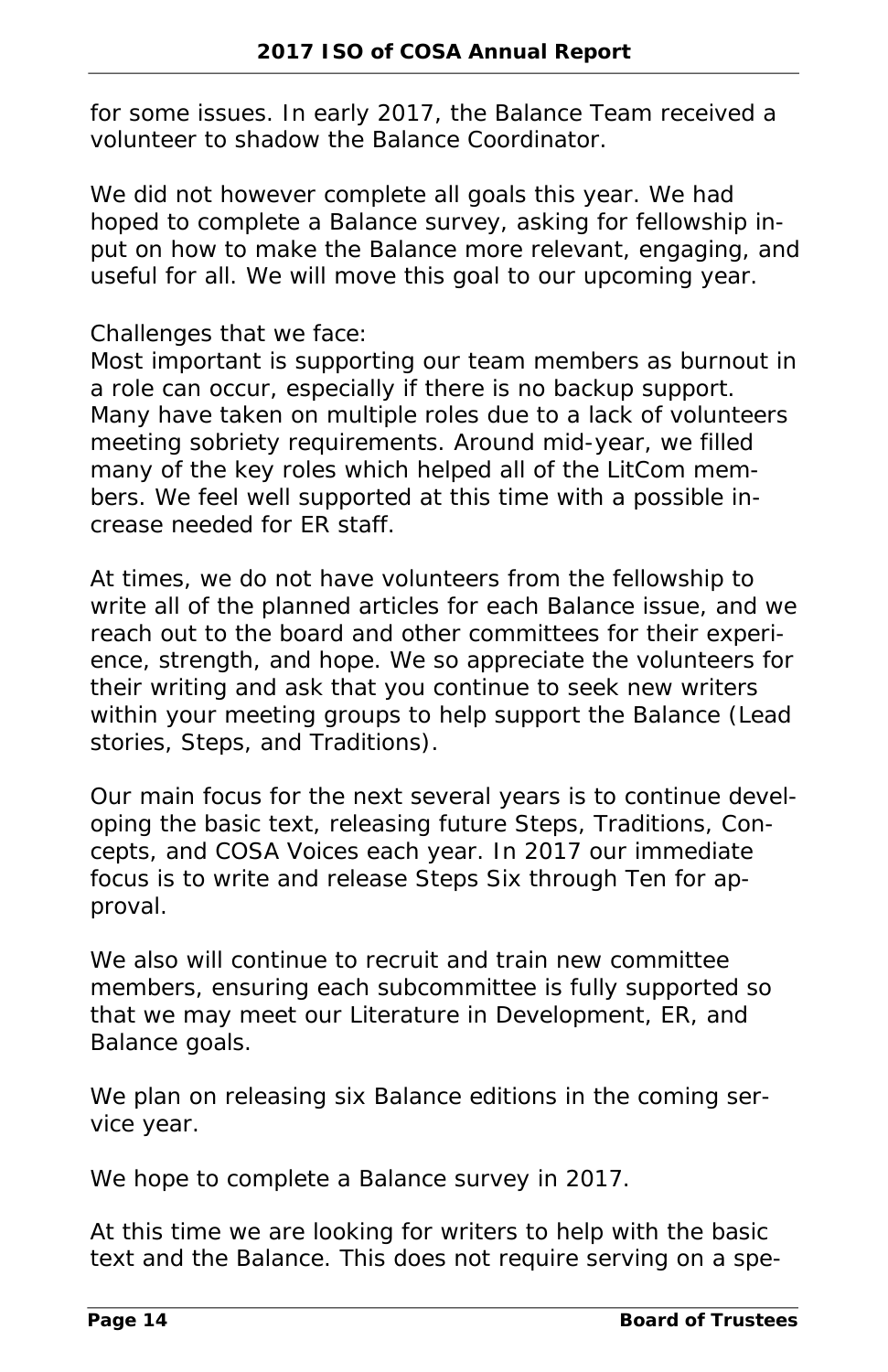cific committee but volunteers do need to be able to write about their experience, strength, and hope on a topic.

We will look for an Expedited Review member who possesses strong grammar and editing skills, and who is able to meet tight deadlines.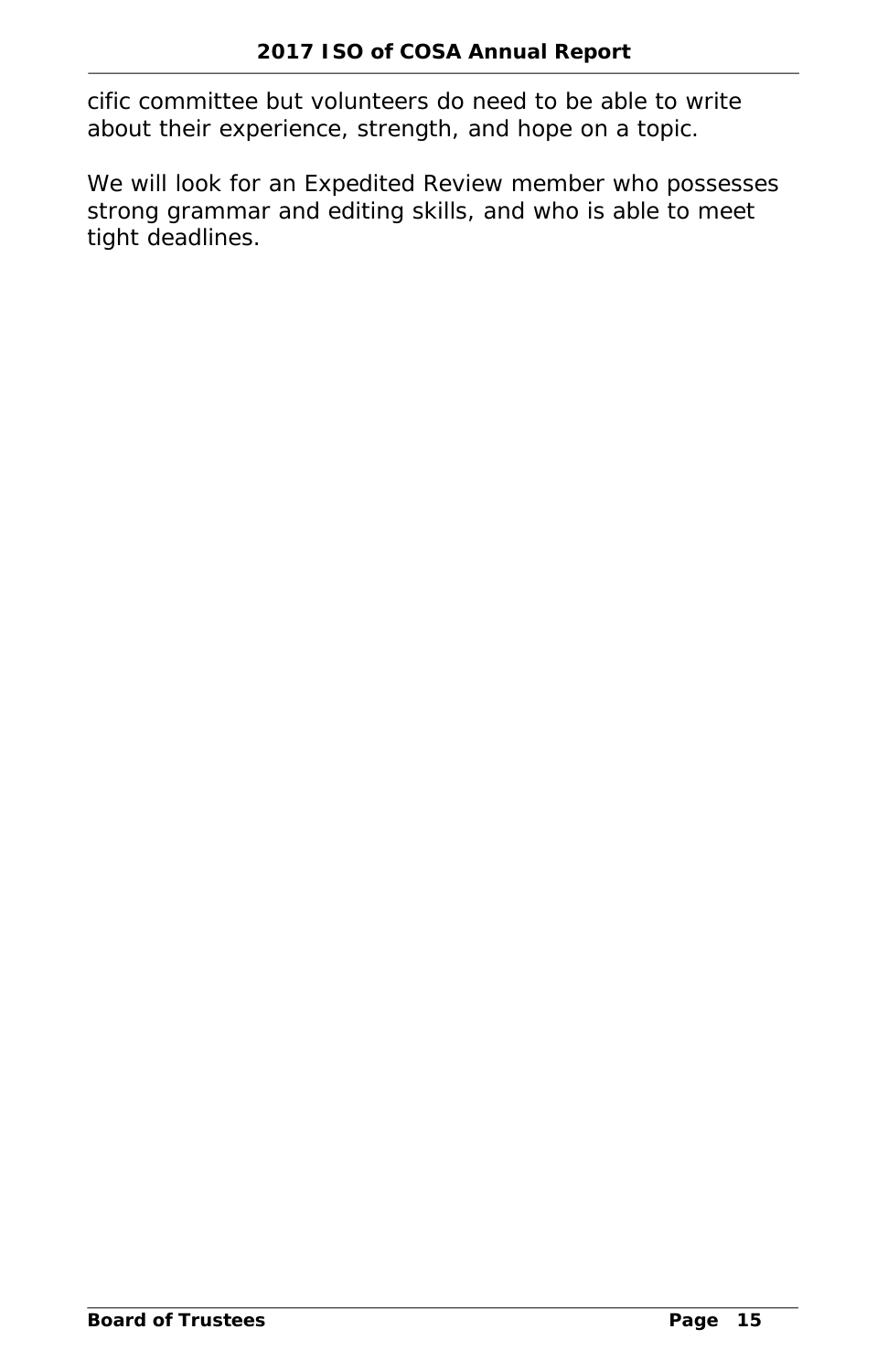**Nominating Committee Annual Report 2017**

#### This year's Nominating Committee was comprised of four

members. While a major function of the committee is to find qualified board nominees, which we do year-round, we also help fill other important service positions. Over the course of this service year, our small team held eight meetings, completed 54 action items, spoke to numerous qualified COSA members to ask them to consider board service, sent out five fellowship emails recruiting volunteers to fill open positions, and submitted one article for the *Balance*, recruiting for open positions. We also submitted another fellowship email and a *Balance* article specifically asking the fellowship for board service nominations.

A couple of the critical jobs we were able to fill this year were the database coordinator and meditation coordinator. The database coordinator's role is vital. This volunteer keeps our list of meetings and their contact information updated on the website so that newcomers can find help and hope. The meditation coordinator is responsible for choosing those wonderful meditations that get emailed out to the fellowship every Wednesday.

At the time of this writing in March, we are still seeking a delegate liaison for the 2018 Bay Area convention and a central office assistant.

The central office assistant's position is critical to our being able to serve the fellowship's growing needs. We studied the office's needs and determined what the tasks of the position would be. Then we adopted board-approved sobriety requirements so we could move forward with recruiting. We recruited in-person at Houston area meetings. We had one willing response, but the candidate did not yet fully meet the sobriety requirements. Then we phoned Houston area meetings. No additional candidates stepped forward. We also sent out two fellowship emails recruiting for the position. Our search continues.

At the beginning of the service year, we knew that five of the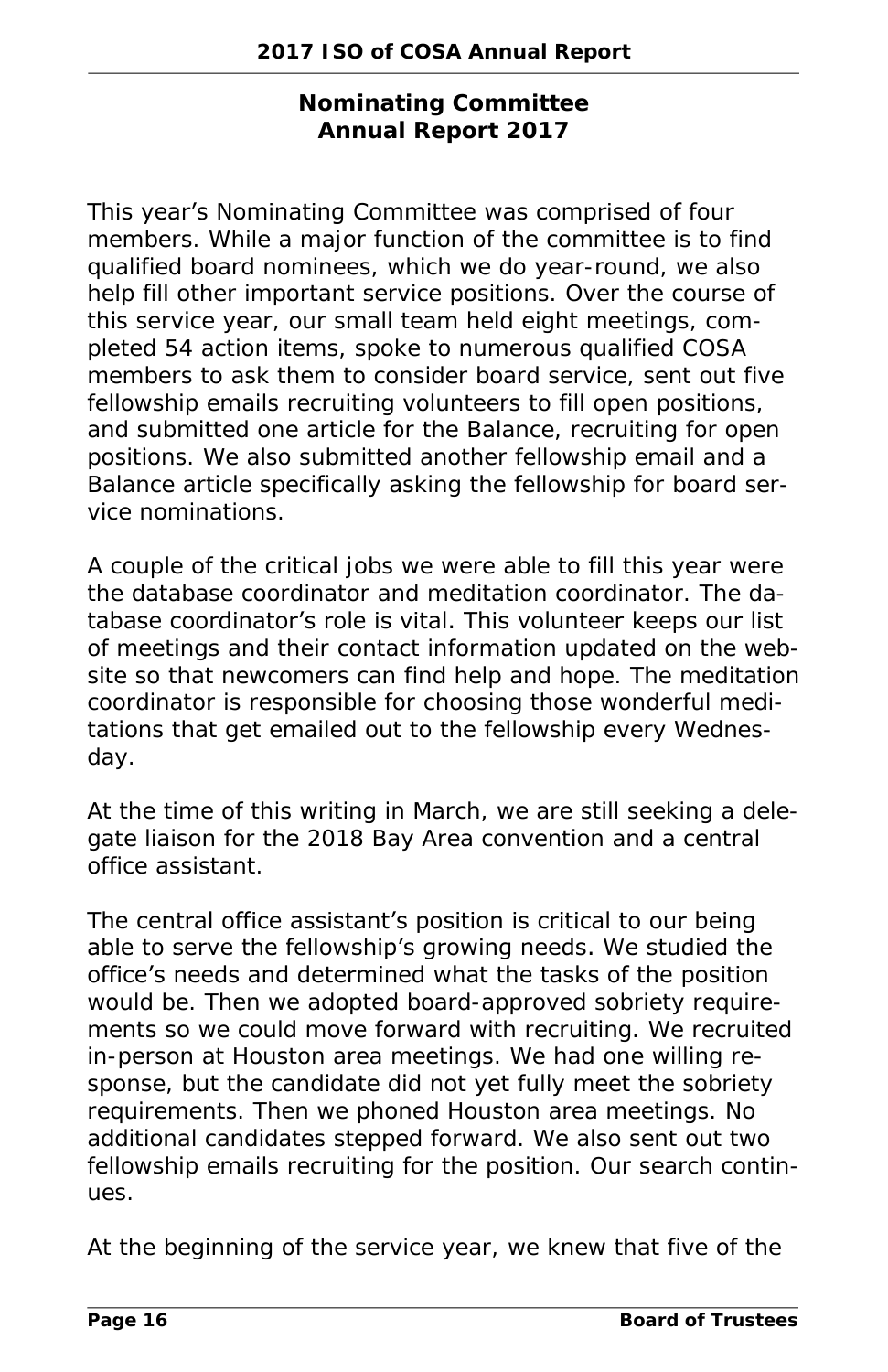seven current board members' service terms would be ending in May, 2017, and a sixth member would be stepping down at the same time. The Nominating Committee started the service year with two board nominees who were recruited at the 2016 Chicago Convention.

Having two nominees so early gave the Nominating Committee an unusual opportunity. One of the Nominating Committee's annual goals was created with this opportunity in mind. For background, each newly elected board member gets a board mentor. A board mentor is a seasoned board member who answers questions for incoming board members and helps them get more familiar with board service. The Nominating Committee's goal was to create a modified mentoring program for board nominees, which would involve a voluntary study of the COSA Traditions. The study group was open to all board members who wished to participate, along with the vetted board nominees. Nominees would have the chance to get acquainted with existing board members and, in learning more about the Traditions, they would be better prepared to step into their board positions, if elected by the delegates.

Once each nominee was vetted by the Nominating Committee (which means all board applications and forms had been received and reviewed, and the nominees and their sponsors had been interviewed) the nominee was invited to join the voluntary study group. The Nominating Committee is happy to report that Traditions One through Four have been completed to date.

In the fall of 2016, one of the candidates had to withdraw her application. The Nominating Committee called several members who had expressed interest in the past. We also reached out to committee chairs and other board members seeking other recommendations. One member expressed interest, but was not yet ready to commit. This was daunting considering that the January, 2017, Annual Call for Submissions via email and published in the *Balance* yielded no applicants.

Meanwhile, the five board members whose terms were expiring were asked to consider standing for the board again. Over time, each member soberly considered it and four out of the five joyfully committed to stand for another term. Then the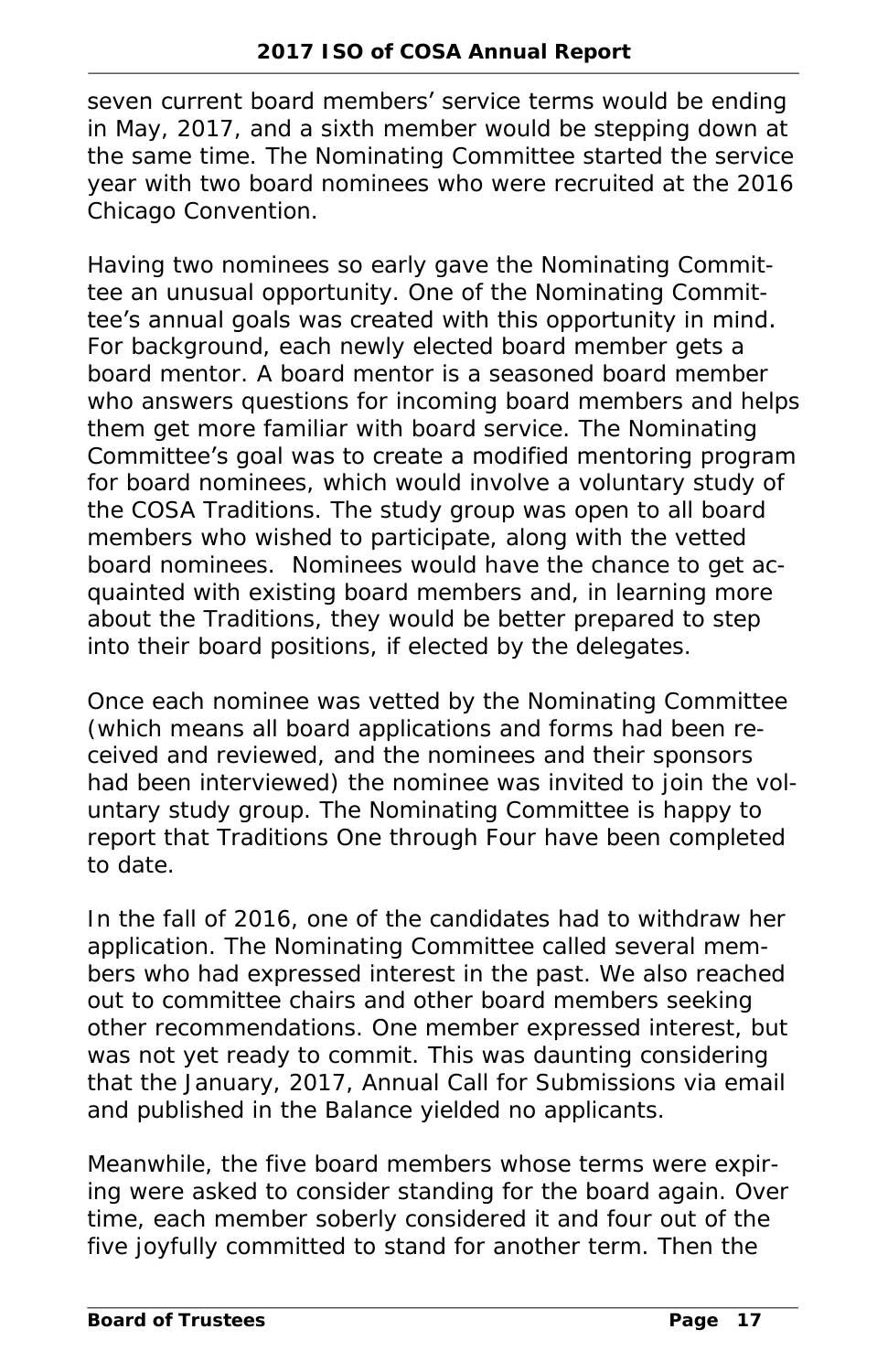board member who was slated to step down reconsidered and committed to serve the full term. This is quite a testament to the benefits and joys of board service!

#### Another of this year's goals is to have a board service infor-

mation table at the Annual Delegate Meeting in Orlando, just like all the other committees have. During the convention we will also have a workshop where a panel of board members will share about what board service is like and answer questions from the attendees. We hope those in attendance will see first-hand how rewarding board service is and what great joy and recovery comes to those who are doing this service.

It is vitally important that the Nominating Committee continue seeking new people to serve on the board. This rotation of service keeps COSA healthy today and in the future. If you're reading this now, we're asking you to consider being a part of that future by serving COSA as a board member. If you're not ready now, please consider another service position that would benefit from your unique experience, strength, and hope.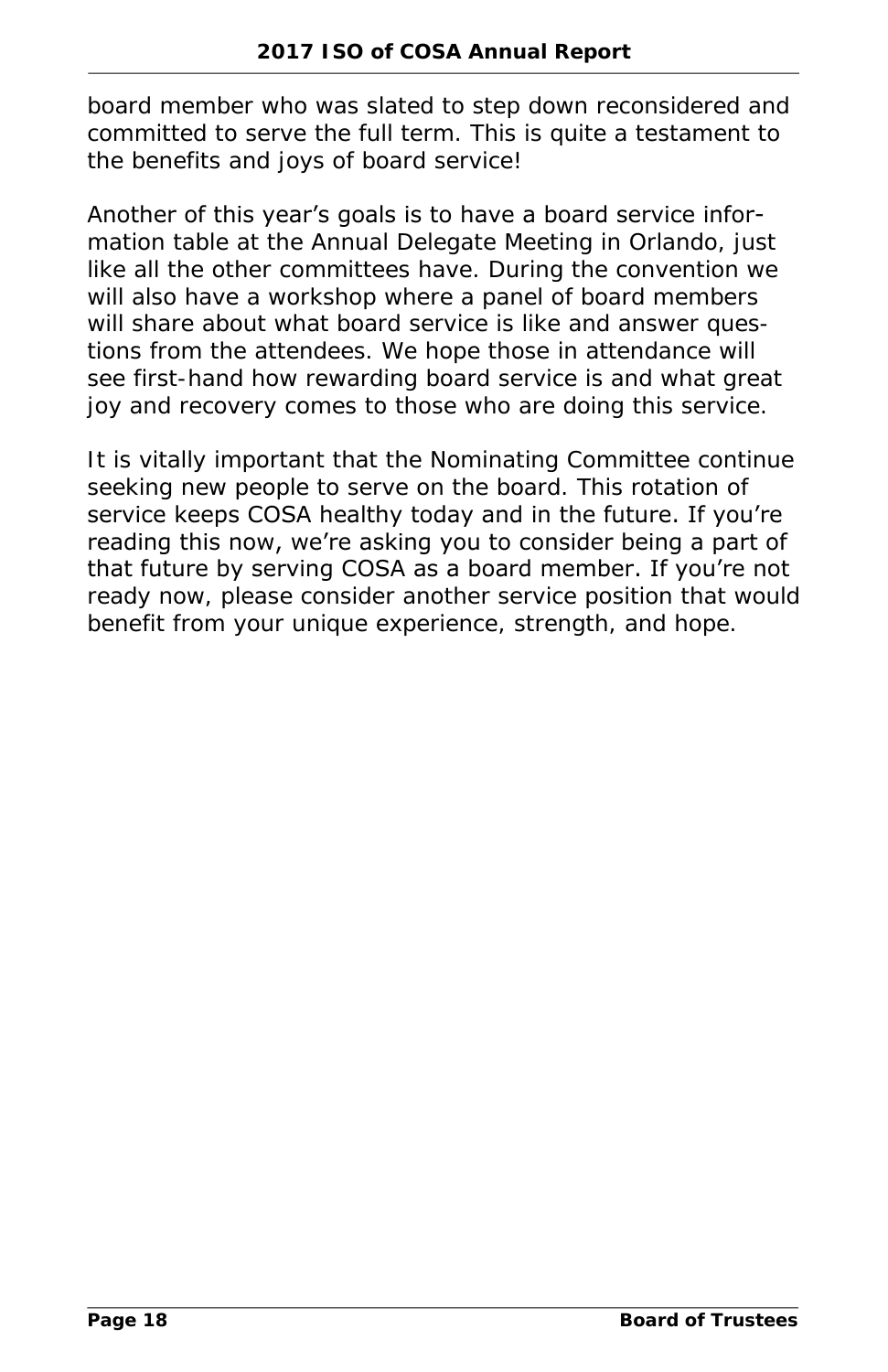#### **Outreach Activities Annual Report 2017**

The Outreach Committee is not currently operating as it has no chair. The board allocated a small budget toward outreach activities and used it to staff a booth at a conference in Austin, Texas, put on by the Society for the Advancement of Sexual Health (SASH). SASH extended an invitation to COSA, asking us if we would be interested in having a presence there with no charge. ISO of COSA board members Sara P. and Beth H. both attended and were very well received. The board decided to try to send COSAs who live near conference locations to future SASH events if we have local COSA meetings in the area where the conference is being held. We have been invited back to next year's conference which will be held in Salt Lake City, Utah. Unfortunately, we currently have no Utah meetings registered.

We have also been in contact with the Interfellowship Forum and have updated our information with them; so far, we have no one who is able to represent us at their meeting either. A board member, Eric, has represented COSA with the American Psychiatric Association as well as multiple mental health and recovery organizations in Southern Arizona and at the national level. We have also been able to use our connections within the ISO of COSA board to get input from mental health and policy experts surrounding confidentiality and anonymity for mandated reporters.

Finally, we have also been in contact with several branches of Circles of Support and Accountability, a separate, unaffiliated group that also refers to itself as COSA, to tell them who we are, who we serve, and also to attempt to work together to minimize confusion since they specifically work with convicted sex offenders.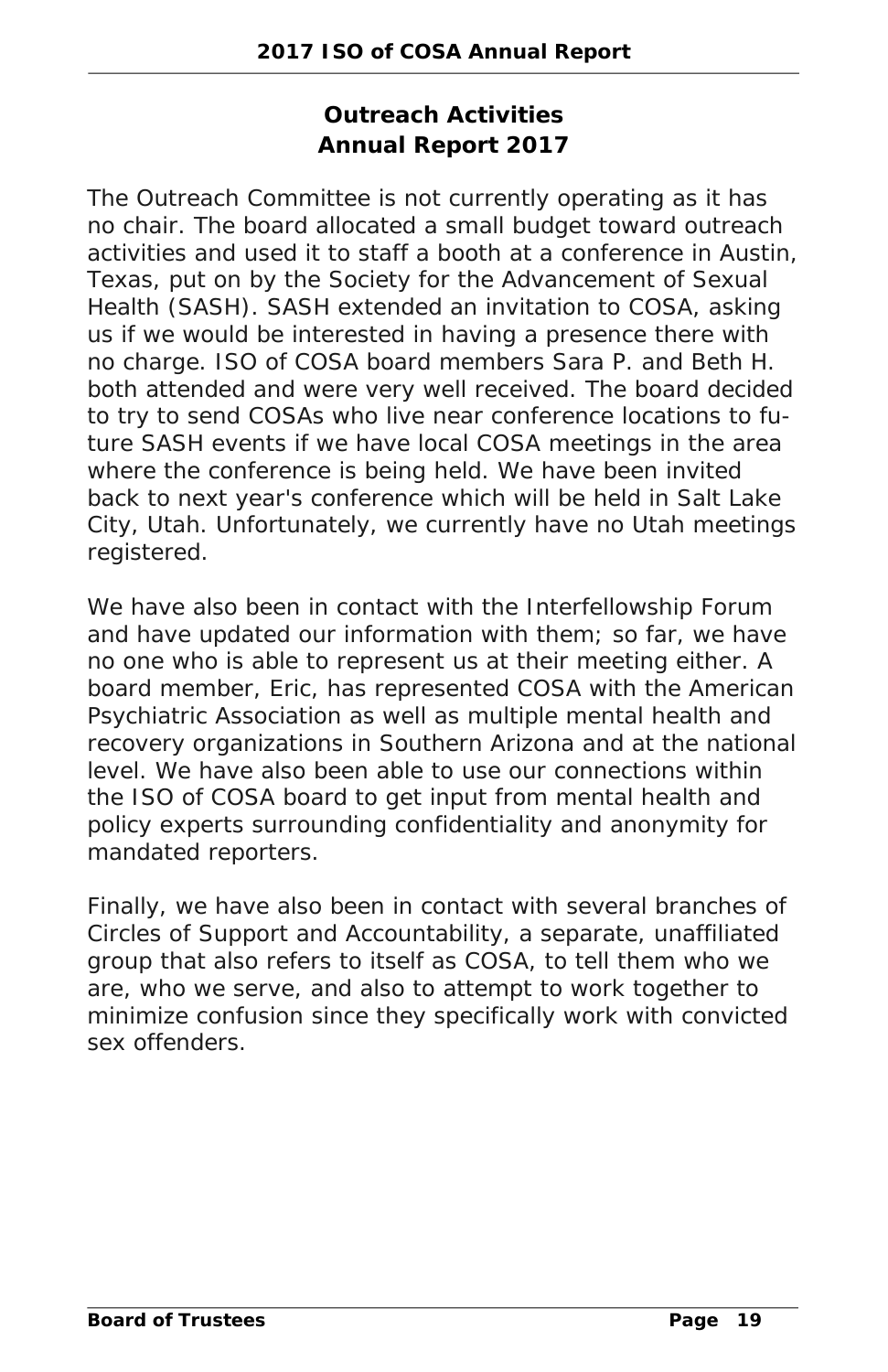**Technology Committee Annual Report 2017**

The Technology Committee's oversight includes the maintenance of the COSA website (cosa-recovery.org) including the COSA Online Store, sending emails to the fellowship, maintaining the database of meetings, and various details involved in setting up emails, data storage, and things "techy".

The majority of the work involves maintaining and offering services through the website. At the beginning of the 2016-2017 service year our goals included increasing the number of members on the committee and continuing to support the board and fellowship with technical support. We also wanted to offer more MP3 recordings from earlier convention years.

We experienced a turnover in all of the positions this year, including the chair. Some positions had more than one turnover. Currently, all positions are filled, although our committee can always use more members, with or without technical knowledge, to enhance what we already offer.

Since last April, TechCom sent nearly 100 fellowship emails. This is the primary method of communicating information to the fellowship. We added the Chicago convention recordings to the COSA Online Store (and anticipate adding some pre-2011 recordings available in MP3 before the service year ends). We also offered a new service of one-click purchase of an entire year's convention recordings at a 20% discount.

The Technology Committee oversees the posting of information for the 2017 COSA convention in Orlando, *Step into the Sunshine*. TechCom now oversees the maintenance of the meetings database and updating meeting information on cosarecovery.org as supplied by our registered meetings. We continue working with the Literature Committee on the standardization of cosa-recovery.org to meet COSA standards and with all committees to provide website and email services.

Our shared vision for the 2017-2018 service year is to continue with standardization of cosa-recovery.org to meet COSA standards, continue to increase the number of convention MP3s in the COSA Online Store, to enhance the visual impact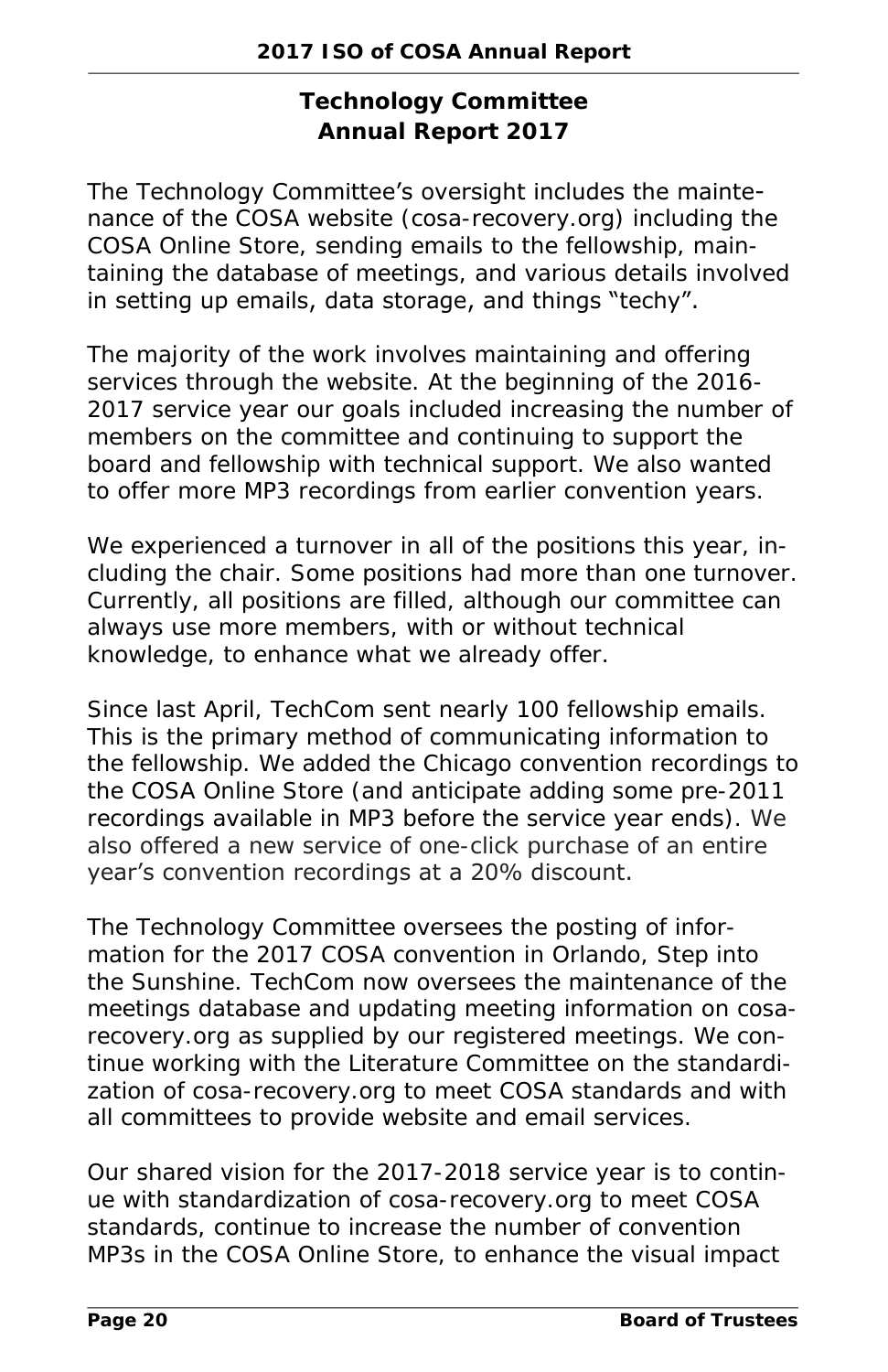of fellowship emails, and to continue providing technical support to the board and fellowship.

Thank you for letting us be of service.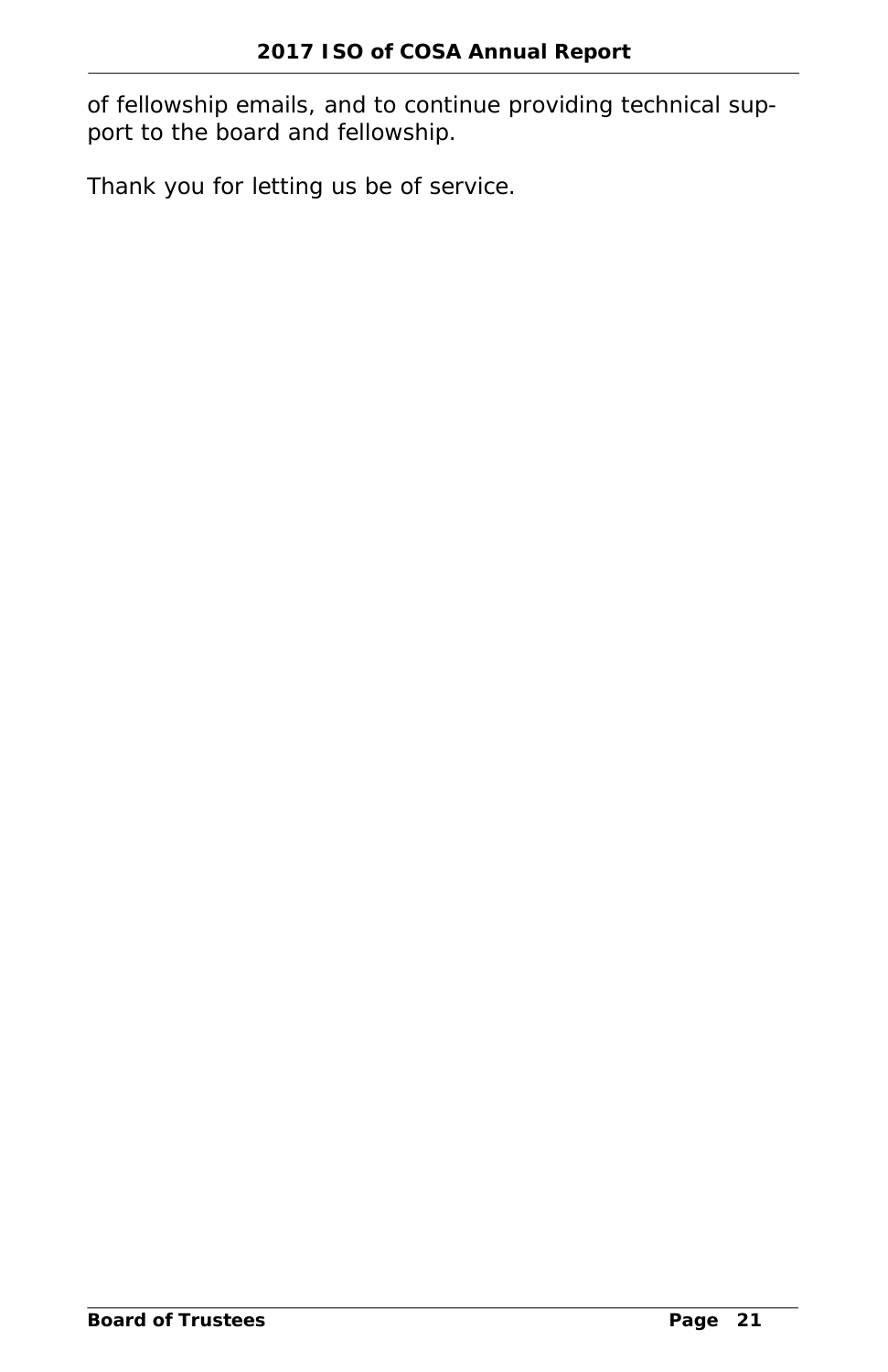#### **International Service Organization Central Office Annual Report 2017**

The central office for the ISO of COSA continues to provide support to the fellowship by serving as a hub for emails and a distribution point for literature. In the past 12 months the office has filled over 400 orders for literature from locations including the US, Canada, UK, Greece, Trinidad, and France. In addition to shipping literature, the office also provides bookkeeping support for the fellowship. This includes processing of recurring donations and group donations, as well as the monthly filing of required paperwork. Your donations to the ISO of COSA are tax deductible so, again this year we distributed contribution letters to all individuals who have supported the ISO of COSA financially during 2016.

I have had a few challenges in the office this year: a crashed computer, an outdated printer that wouldn't scan, and a search for volunteers but, I continue to be grateful for the opportunity to serve the fellowship.

The Central Office's vision for the future is to continue to streamline the accounting processes, effectively using technology to create a paper-free office environment that will allow

auditing and review by board members across the country.

The office will continue to support the distribution of COSA literature to the fellowship and engage volunteers to support activities in the central office.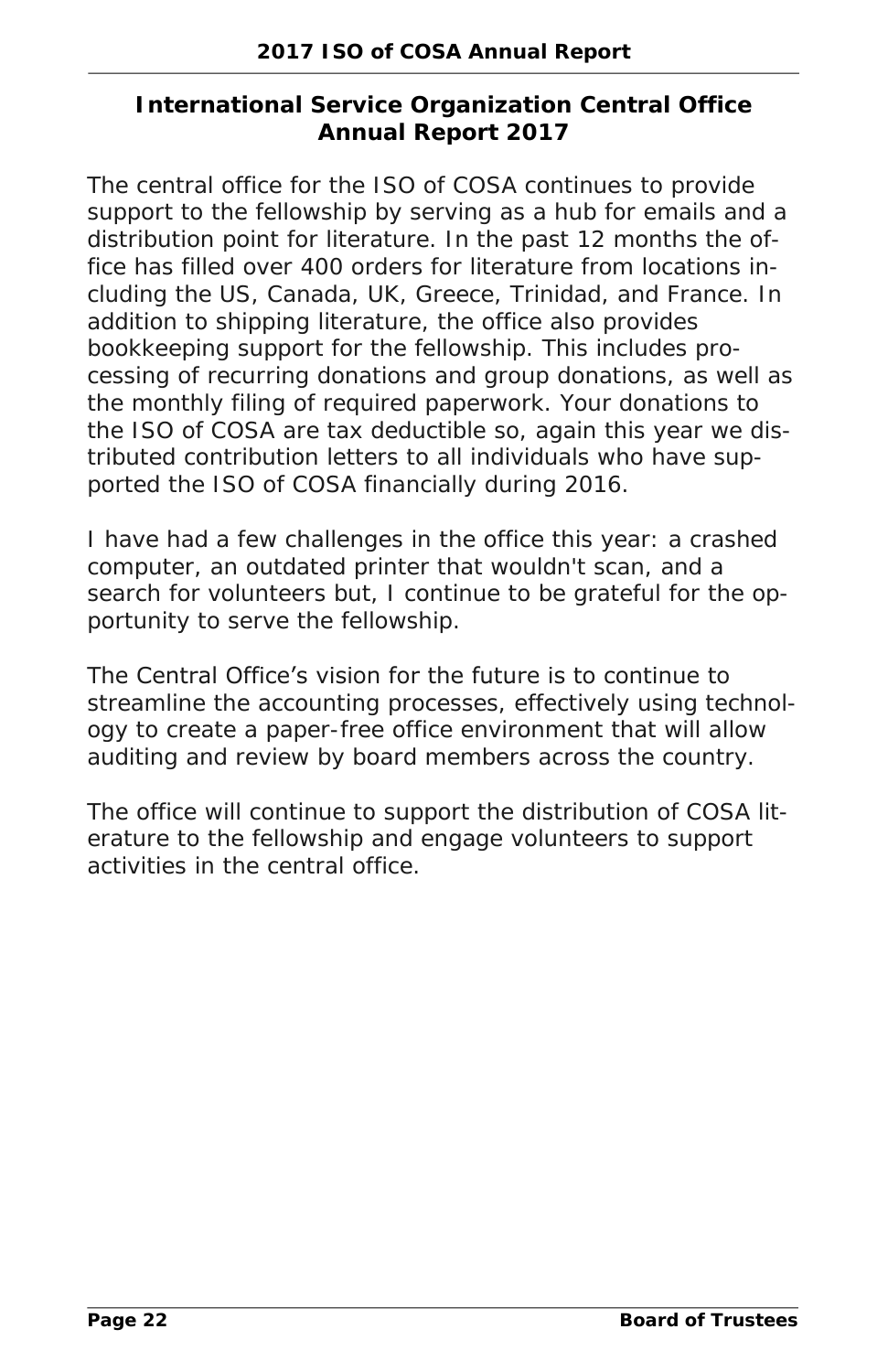**International Service Organization of COSA Balance Sheet July 1, 2016 - March 31, 2017**

| Assets                                         |
|------------------------------------------------|
| Current Assets                                 |
| Total Bank Accounts \$60,269                   |
| Convention set aside \$ 2,000                  |
| <b>Fixed Assets</b><br>Office Equipment \$ 323 |
| Total Assets \$ 62,592                         |
|                                                |
| Liabilities and Equity                         |
| <b>Current Liabilities</b>                     |
|                                                |
| Sales tax payable \$ -245                      |
| Long-Term Liabilities                          |
| Reserves COSA basic text  \$ 8,500             |
| Total Liabilities \$ 8,262                     |
| Equity                                         |
| Unrestricted Net Assets  \$47,320              |
| Net Income\$7,010                              |
| Total Equity\$ 54,330                          |
|                                                |
| Total Liabilities and Equity \$62,592          |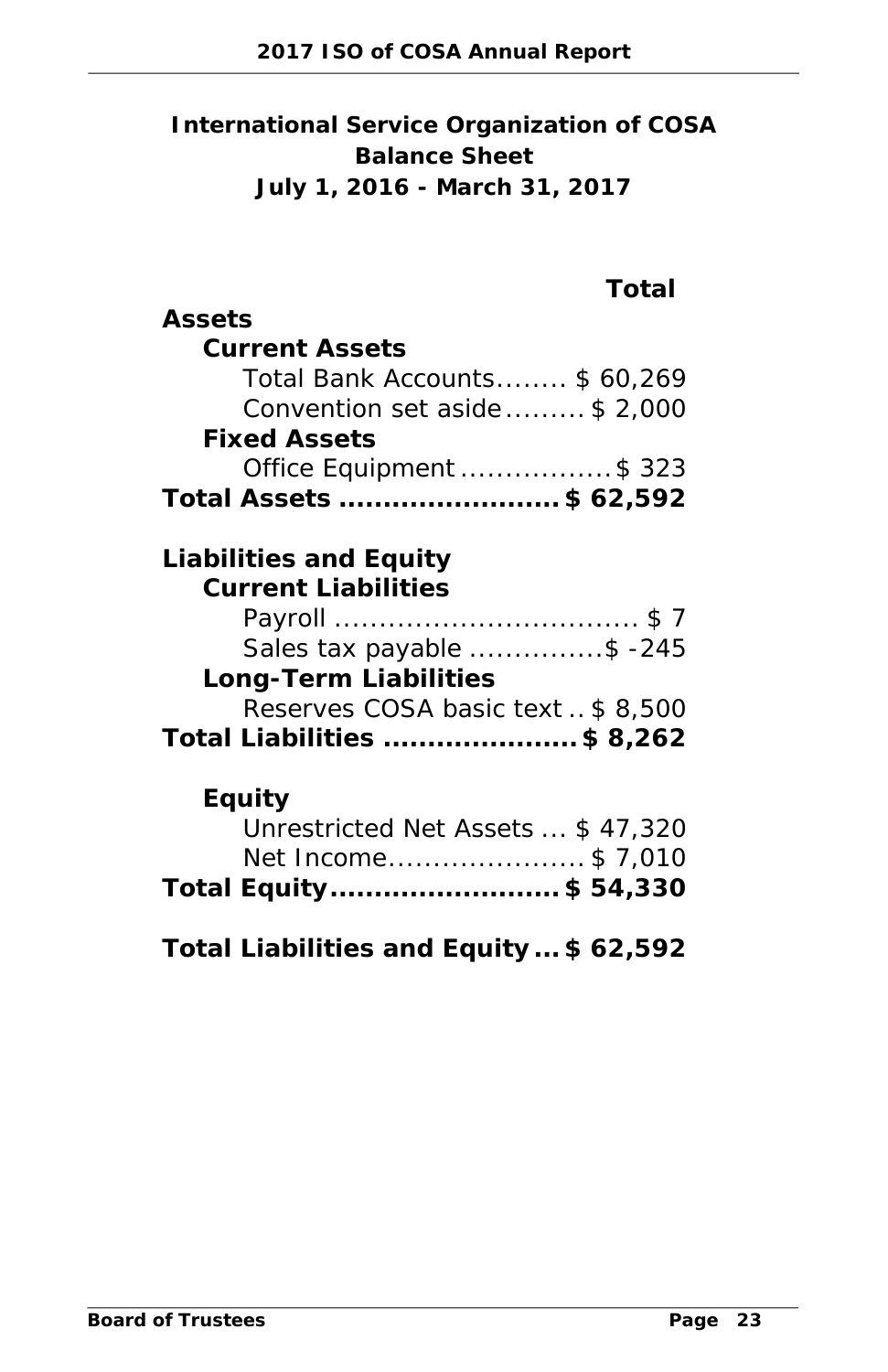**International Service Organization of COSA Profit and Loss July 2016 – March 2017**

**Total**

| Board \$ 4,032             |
|----------------------------|
| Convention\$7,572          |
| COSA Products\$ 3,767      |
| Office \$ 7,208            |
| Outreach\$1,000            |
| Payroll\$ 6,312            |
| Spring Branch ISD\$50      |
| Staff Travel \$ 175        |
| State of Kentucky\$15      |
| Harris County Taxes \$ 170 |
| Technology\$ 2,503         |
| Total Expenses\$ 32,804    |
| Net Income\$ 7,010         |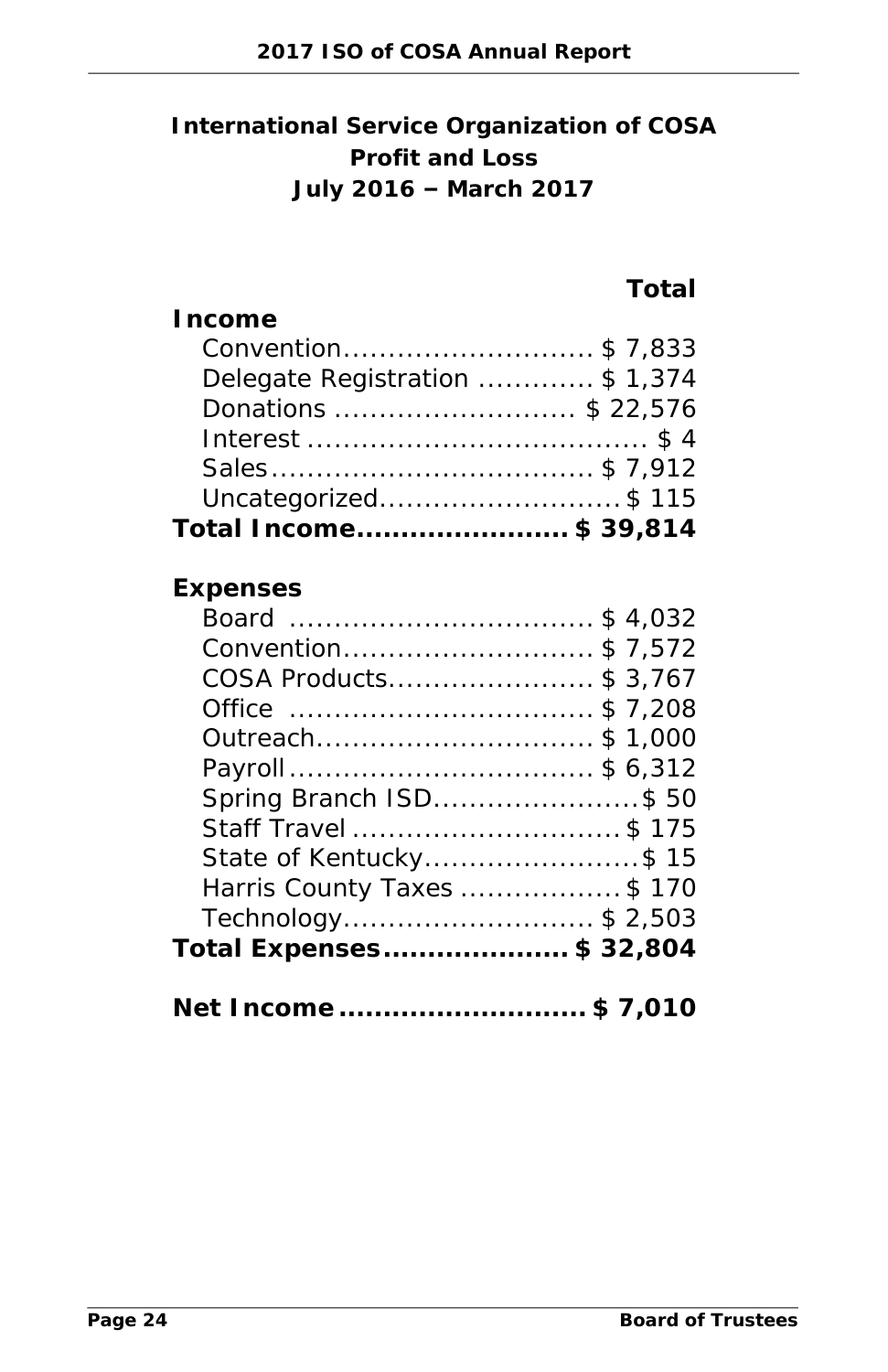